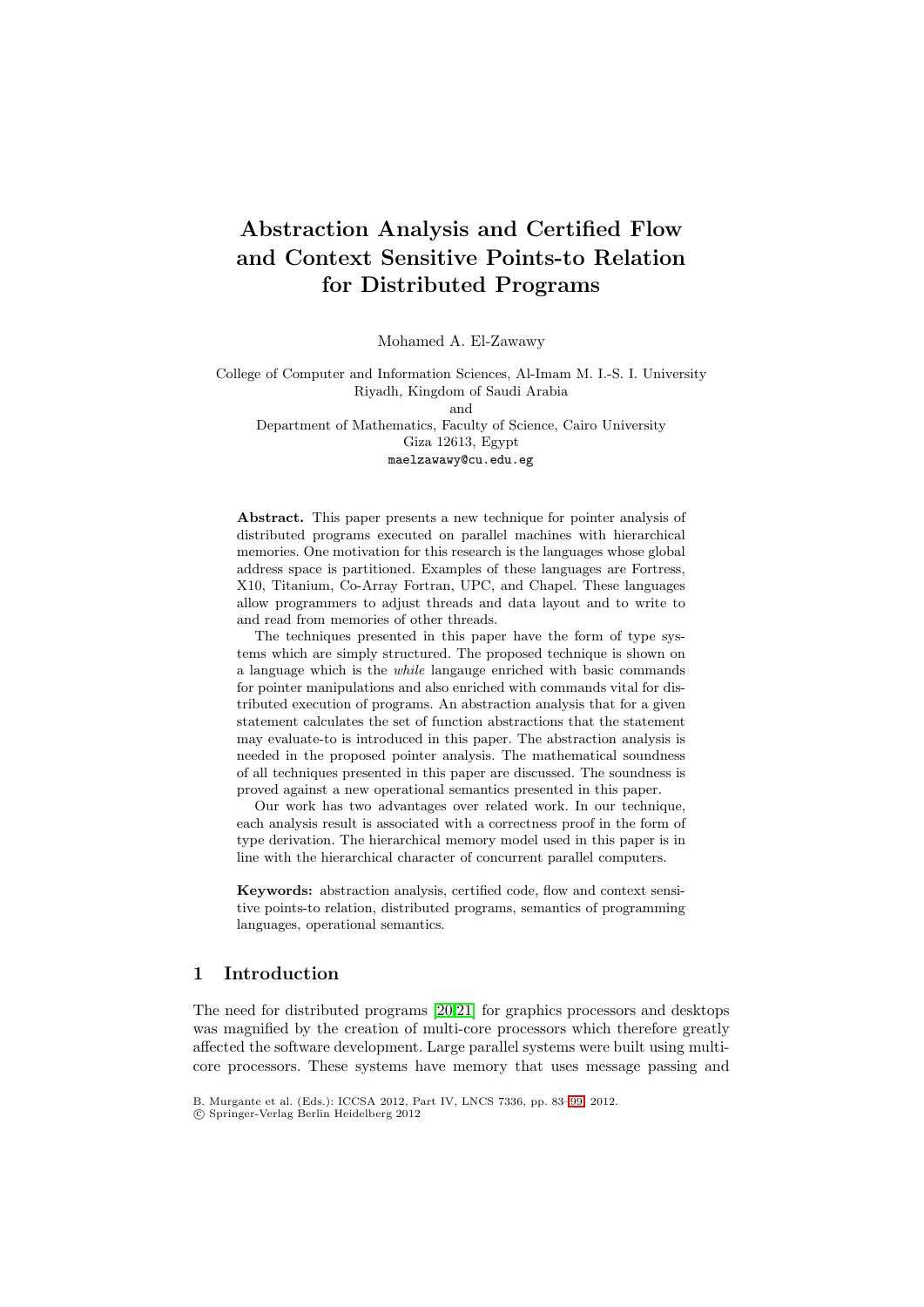that is cache-coherent shared, direct-access (DMA or RDMA) distributed, and hierarchical [\[17](#page-15-2)[,18\]](#page-15-3). An appropriate address space model for machines equipped with multi-core processors is the partitioned global model (PGAS). Examples of DPLs, distributed programming languages that program machines equipped with multi-core processors, that use PGAS are Unified Parallel C (UPC), X10, Chapel, and Titanium which is based on Java.

The objective of pointer analysis [\[10](#page-15-4)[,8](#page-15-5)[,13,](#page-15-6)[9\]](#page-15-7) is to calculate for every variable at each program point of the program the set of addresses to which the variable may point. Pointer analysis of DPLs is a complicated problem as these languages allow pointers to shared states. A common query concerning pointer analysis of DPLs is whether the access of a given pointer can be proven to be restricted to a specific region of the memory hierarchy. Such information is useful in many directions including the following: (a) pointer representation – fewer bits are needed to represent pointers with restricted domains; (b) improving performance of software caching systems – coherence protocols may be limited to a proper subset of processors; (c) allowing data race to ignore pointers that access private data of a thread; (d) identifying pointers that access data on chip multiprocessor and hence need ordering fences [\[23\]](#page-16-0).

The algorithmic style is the typical manner to analyze distributed program. This manner relies on data-flow analyses and works on control-flow graphs – intermediate representations of programs. The type-systems manner is an alternative style for analyzing distributing programs and it works on the syntactical structure of programs [\[10,](#page-15-4)[8,](#page-15-5)[13](#page-15-6)[,9\]](#page-15-7). This latter manner is the convenient approach to analyze distributed programs [\[2](#page-14-1)[,16](#page-15-8)[,27\]](#page-16-1) when justifications for the correctness of analysis results are required to be delivered together with analysis results. These communications are required to clarify the way the analysis results were obtained. Certified code is an application that requires machine-checkable, simple, and deliverable justifications. Justifications provided by the type-systems manner have the form of type derivations which are user-friendly. The type systems approach has the advantage of relatively simple inference rules.

In previous work [\[10](#page-15-4)[,8,](#page-15-5)[13](#page-15-6)[,9](#page-15-7)[,11](#page-15-9)[,6\]](#page-15-10), we have shown that the type-systems approach is indeed a convenient framework for achieving pointer analysis of *while* languages enriched with pointer and parallel constructs. In this paper, we show that this approach extends also to the complex problem of pointer analysis of distributed programs. Many factors cause the complexity of the problem; (a) the use of shared memory in distributed programs allows pointing to these locations and (b) the interference between shared memory concept also complicates the problem when the studied model langauge contains important real-constructs like functions.

This paper presents a new approach for pointer analysis of distributed programs executed on hierarchical memories. The proposed technique has the form of a type system that is simply structured. The presented method is shown on a toy language which is the *while* langauge enriched with basic commands for pointer manipulations and also enriched with commands vital for distributed execution of programs. The execution model adopted in this paper is the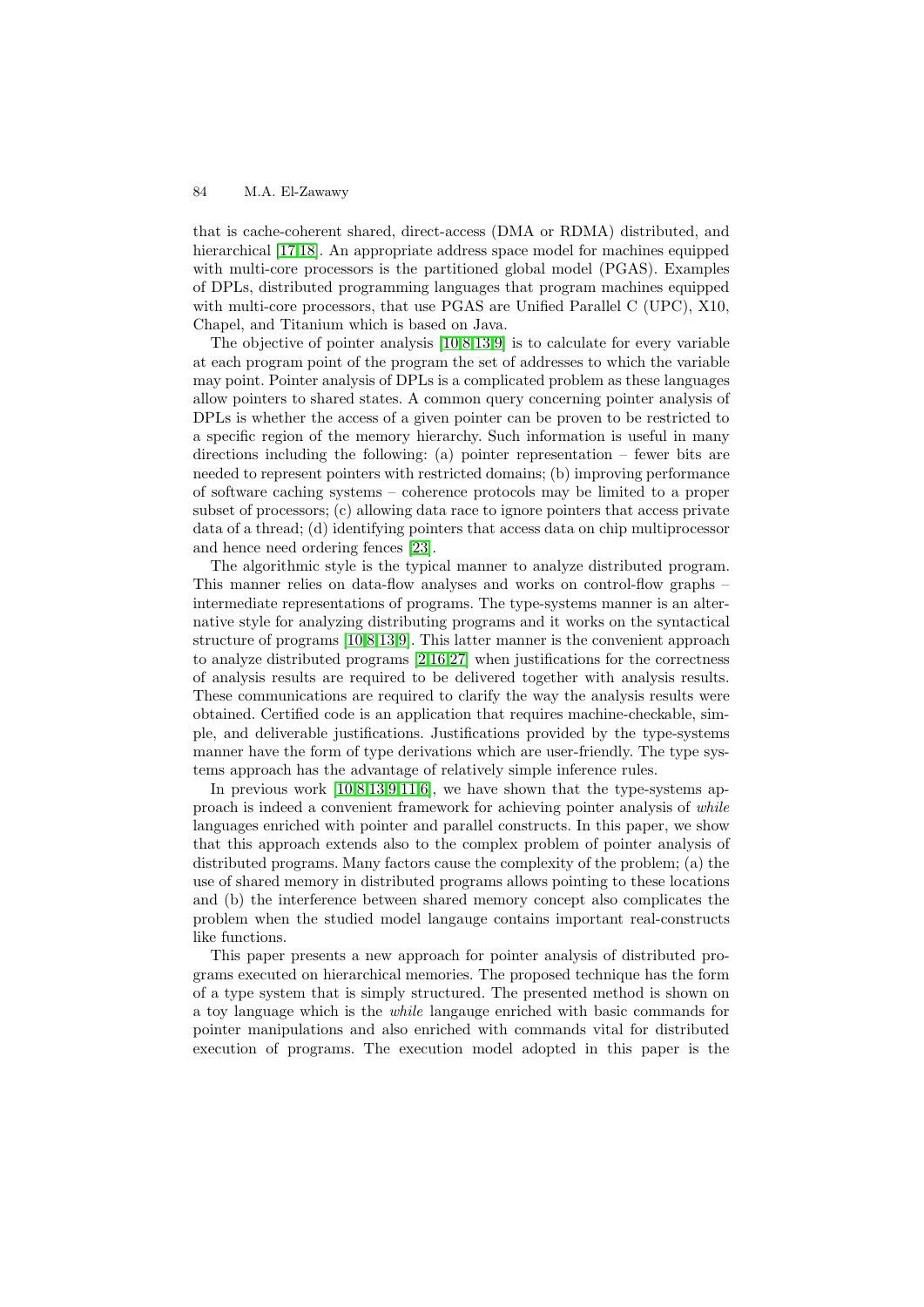single program multiply data (*SPMD*) model. In this model the same program is executed on different machines storing different data. Although the language used is simple, it is powerful enough to study distributing and pointer concepts. An abstraction analysis that for a given statement calculates the set of function abstractions that the statement may evaluate to is introduced in this paper. The abstraction analysis is needed in the proposed pointer analysis. The mathematical soundness of all techniques presented in this paper are discussed. The soundness is proved against a new operational semantics presented in this paper.

#### **Motivation**

Figure [1](#page-2-0) presents a motivating example of our work. The program of the figure consists of two parts; the first part (lines 1 and 2) introduces definitions for statements  $S_1$  and  $S_2$ , and the second part (lines 3, 4, 5 and 6) is the code that uses these definitions. We suppose that the program is executed on a distributed system that has two machines labeled  $m_1$  and  $m_2$ . We also assume that each of the machines has local registers (say  $x$  and  $y$ ) and has local addresses (say  $\{a, b\}$  for  $m_1$  and  $\{c, d\}$  for  $m_2$ ). Therefore the set of global variables,  $qVar$ , is  $\{(m_1, x), (m_1, y), (m_2, x), (m_2, y)\}$  and the set of global addresses, *qAdrrs*, is {(1, *m*1, *a*), (1, *m*1, *b*), (2, *m*1, *a*), (2, *m*1, *b*), (1, *m*2, *a*), (1, *m*2, *b*), (2, *m*2, *a*), (2, *m*2, *b*)}. *Loc* denotes the union set of global variables and addresses. We consider the parallelism mode *SPMD*. Our paper presents a new technique for analyzing the pointer content of programs like this one. The proposed technique has the advantage, over any existing technique, of associating each analysis result with a correctness proof. The analysis results of the example program are shown in Figure [2](#page-3-0) and Figure [3](#page-3-1) for machines *m*<sup>1</sup> and *m*2, respectively.

- 1.  $S_1 = x;$
- 2.  $S_2 = y;$
- $3. \quad x \coloneqq new_1;$
- 4.  $y \coloneqq new_2;$
- 5.  $y \coloneqq \text{transmitS}_1 \text{ from 2};$
- $6. \quad x \coloneqq \text{convert}(S_2, 2);$

<span id="page-2-0"></span>**Fig. 1.** A motivating example

## **Contributions**

Contributions of this paper are the following:

- 1. A new abstraction analysis that calculates the set of abstractions that a statement may evaluate-to.
- 2. A new pointer analysis technique, that is context and flow-sensitive, for distributed programs.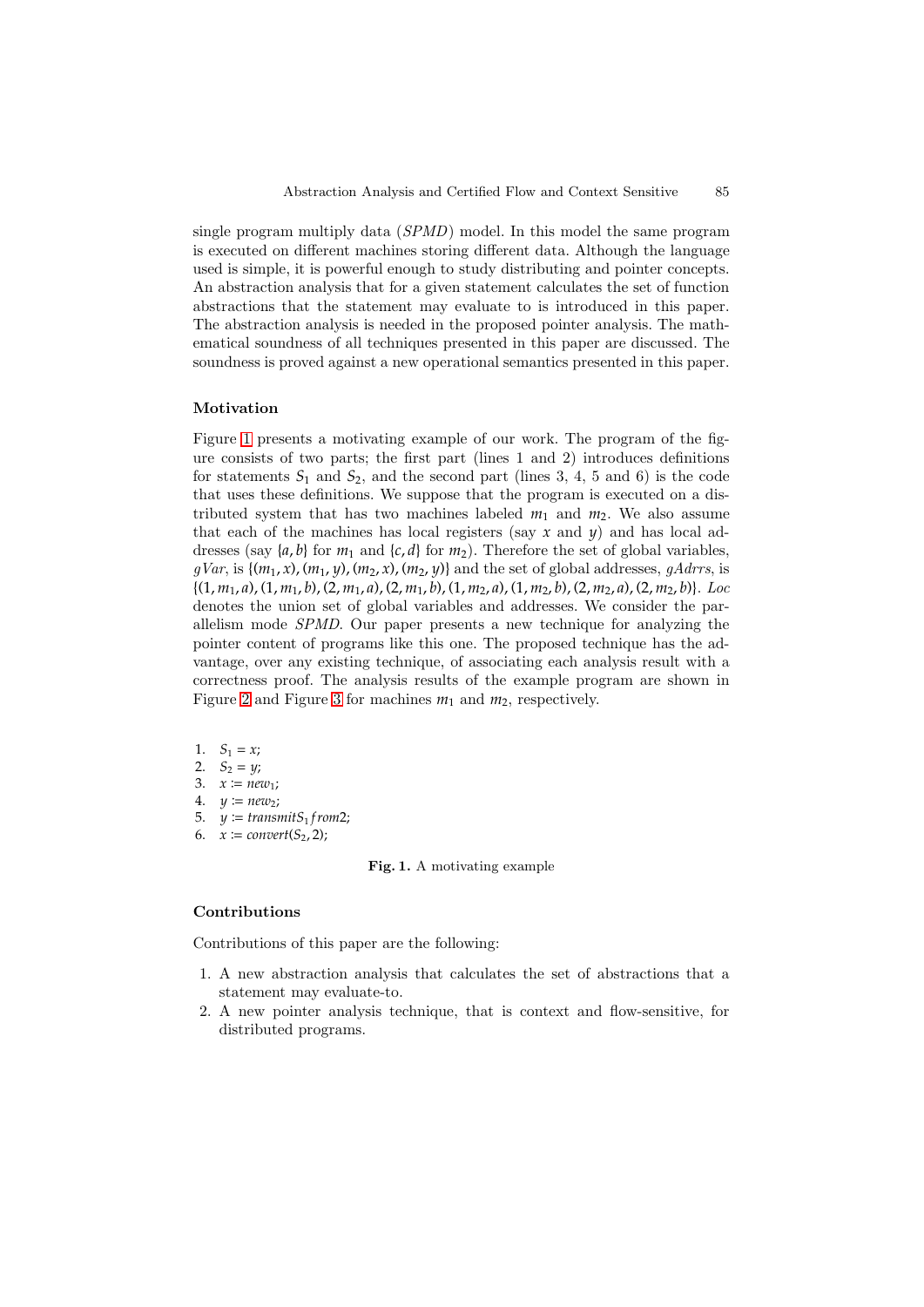| Program point   | Pointer information for $m_1$                                                                                      |
|-----------------|--------------------------------------------------------------------------------------------------------------------|
| the first point | $\{l \mapsto \emptyset \mid l \in Loc\}$                                                                           |
|                 | the point between 3 & 4 $\{(m_1, x) \mapsto \{(1, \{m_1\})\}, l \mapsto \emptyset \mid l \neq (m_1, x)\}\$         |
|                 | the point between 4 & 5 { $\{(m_1, x) \mapsto \{(1, \{m_1\})\}, (m_1, y) \mapsto \{(2, \{m_1\})\},\$               |
|                 | $l \mapsto \emptyset \mid l \notin \{(m_1, x), (m_1, y)\}\}\$                                                      |
|                 | the point between 5 & 6 { $\{(m_1, x) \mapsto \{(1, \{m_1\})\}, (m_1, y) \mapsto \{(2, \{m_1\}), (1, \{m_2\})\},\$ |
|                 | $l \mapsto \emptyset \mid l \notin \{(m_1, x), (m_1, y)\}\}\$                                                      |
| the last point  | $\{(m_1, x) \mapsto \{(1, \{m_1, m_2\})\}, (m_1, y) \mapsto \{(2, \{m_1\}), (1, \{m_2\})\},\$                      |
|                 | $l \mapsto \emptyset \mid l \notin \{(m_1,x),(m_1,y)\}\}$                                                          |

<span id="page-3-0"></span>**Fig. 2.** Results of pointer analysis of the program in Figure [1](#page-2-0) on the machine  $m_1$ 

| Program point   | Pointer information for $m_2$                                                                                   |
|-----------------|-----------------------------------------------------------------------------------------------------------------|
| the first point | $\{l \mapsto \emptyset \mid l \in Loc\}$                                                                        |
|                 | the point between 3 & 4 { $\{(m_2,x)\mapsto \{(1,\{m_2\})\}, l\mapsto \emptyset \mid l\neq (m_2,x)\}$           |
|                 | the point between 4 & 5 $\{(m_2, x) \mapsto \{(1, \{m_2\})\}, (m_2, y) \mapsto \{(2, \{m_2\})\},\$              |
|                 | $l \mapsto \emptyset \mid l \notin \{(m_2, x), (m_2, y)\}\}\$                                                   |
|                 | the point between 5 & 6 { $(m_2, x) \mapsto \{(1, \{m_2\})\}, (m_2, y) \mapsto \{(2, \{m_2\}), (1, \{m_2\})\},$ |
|                 | $l \mapsto \emptyset \mid l \notin \{(m_2, x), (m_2, y)\}\}\$                                                   |
| the last point  | $\{(m_2,x)\mapsto \{(1,\{m_1,m_2\})\},(m_1,y)\mapsto \{(2,\{m_1\}),(1,\{m_2\})\},$                              |
|                 | $l \mapsto \emptyset \mid l \notin \{(m_2,x),(m_2,y)\}\}$                                                       |

<span id="page-3-1"></span>**Fig. 3.** Results of pointer analysis of the program in Figure [1](#page-2-0) on the machine *m*<sup>2</sup>

- 3. A context insensitive variation for our main context and flow-sensitive pointer analysis.
- 4. A new operational-semantics for distributed programs on a hierarchy memory model.

# **Organization**

The rest of the paper is organized as follows. Section [2](#page-3-2) presents our hierarchy memory model. The language that we use to present our analyses and an operational semantics to its constructs are also presented in Section [2.](#page-3-2) Our main analyses are introduced in Section [3.](#page-7-0) These analyses include an abstraction analysis, a pointer analysis that is context and flow-sensitive for distributed programs, and a context insensitive variation of the previous analysis. Related and future work are briefed in Section [4.](#page-13-0)

# <span id="page-3-2"></span>**2 Memory Model, Language, and Operational Semantics**

Memory models of parallel computers are typically hierarchical [\[20](#page-15-0)[,21\]](#page-15-1). In these models each process is often assigned local stores. Caches and local addresses are examples of hierarchies inside processors. The Cell game processor provides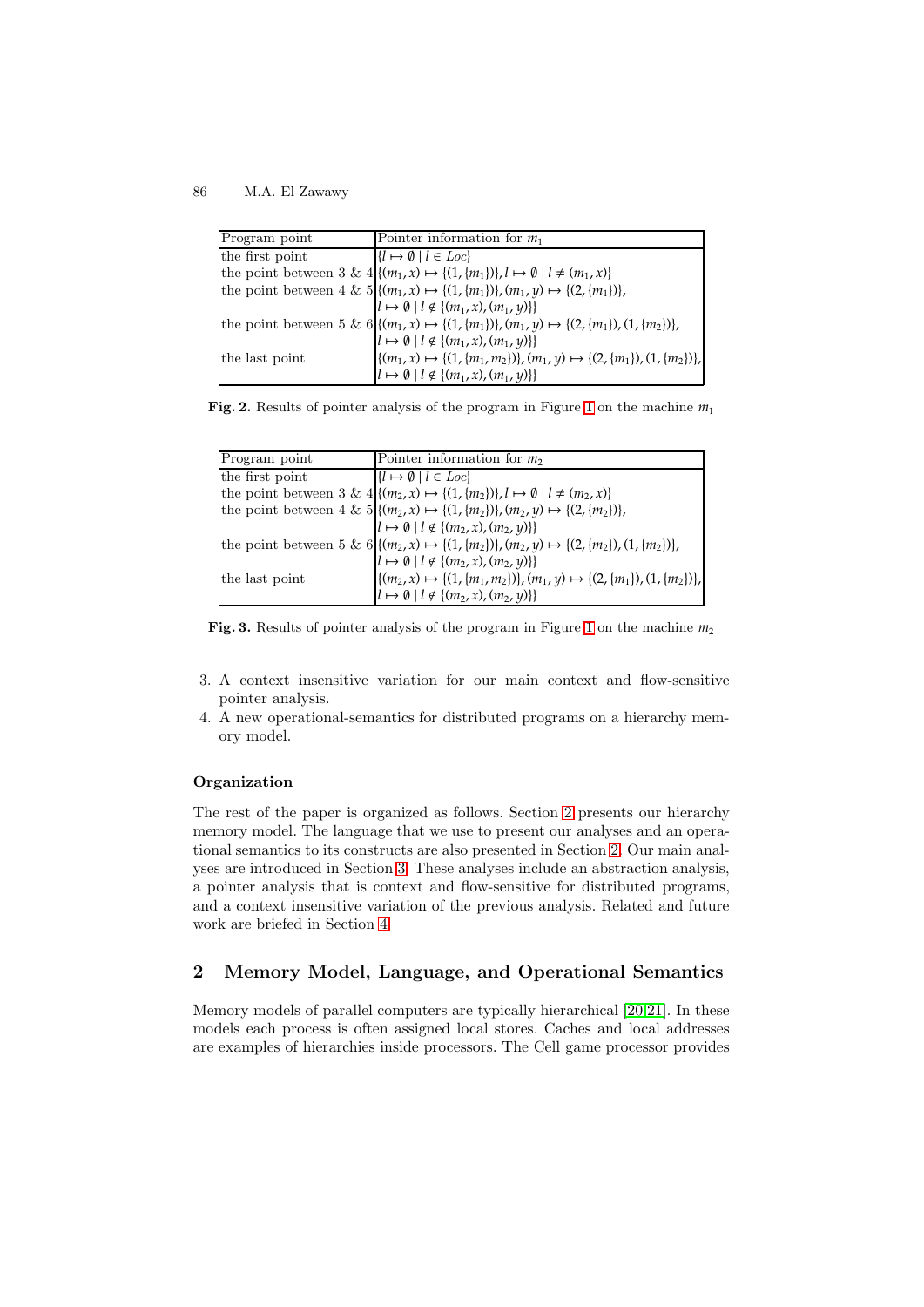an example where each SPE processor is assigned a local store that is accessible by other SPEs via operations for memory move. It is possible to increase levels of partitions via partitioning a computational grid memory into clusters which in turn can be partitioned into nodes (Figure [4\)](#page-4-0).



<span id="page-4-0"></span>**Fig. 4.** Grid memory

A memory of two-levels hierarchy is a typical choice for most PGAS [\[2,](#page-14-1)[16,](#page-15-8)[27\]](#page-16-1). The two levels are a local one devoted to a particular thread and a shared one serving all threads. The basic idea in PGAS languages is to assign each pointer the memory-hierarchy level that the pointer may reference. The memory model in Figure [4](#page-4-0) is a three-levels hierarchy (a cluster, a node, and a thread). For ex-ample in Figure [4,](#page-4-0) pointers  $\alpha$  and  $\xi$  are thread pointers and they can reference addresses on thread 1 and 4, respectively. However pointers  $\beta$  and  $\gamma$  are node and cluster pointers, respectively. While  $\beta$  can reference addresses on node 1,  $\gamma$ can reference addresses on the cluster. Such domains of pointers can be represented by assigning each pointer a number (width) like edge labels in Figure [4.](#page-4-0) Clearly the higher the width of the pointer, the more expensive to manipulate the pointer. The manipulation costs of pointers include representation costs, access costs, and dereference costs. The direction in hardware research is to increase hierarchy levels. Therefore it is extremely important for software to benefit from the hierarchy [\[20](#page-15-0)[,21](#page-15-1)[,2\]](#page-14-1).

We use a simple language  $[17,18]$  $[17,18]$ , named *While<sub>d</sub>*, to present the results of this paper. *While<sub>d</sub>* is the well-known *while* language enriched with pointer, parallelism, and function constructions [\[20,](#page-15-0)[21\]](#page-15-1). The model of parallelism used in *While<sub>d</sub>* is SPMD which means that the same code is executed on all machines. We assume that *h* denotes the hierarchy height of memory. Consequently, widths of pointers are in the interval [1,h]. Figure [5](#page-5-0) presents the syntax of *Whiled*. The language uses a fixed set of variables, *lVar*, each of which is machine-private. According to the *While*<sub>d</sub> syntax, each program consists of a sequence of definitions followed by a statement (*Defs* : *S*). The first part of program, *Defs*, is assignments of names to statements. These names can be used in *S*, the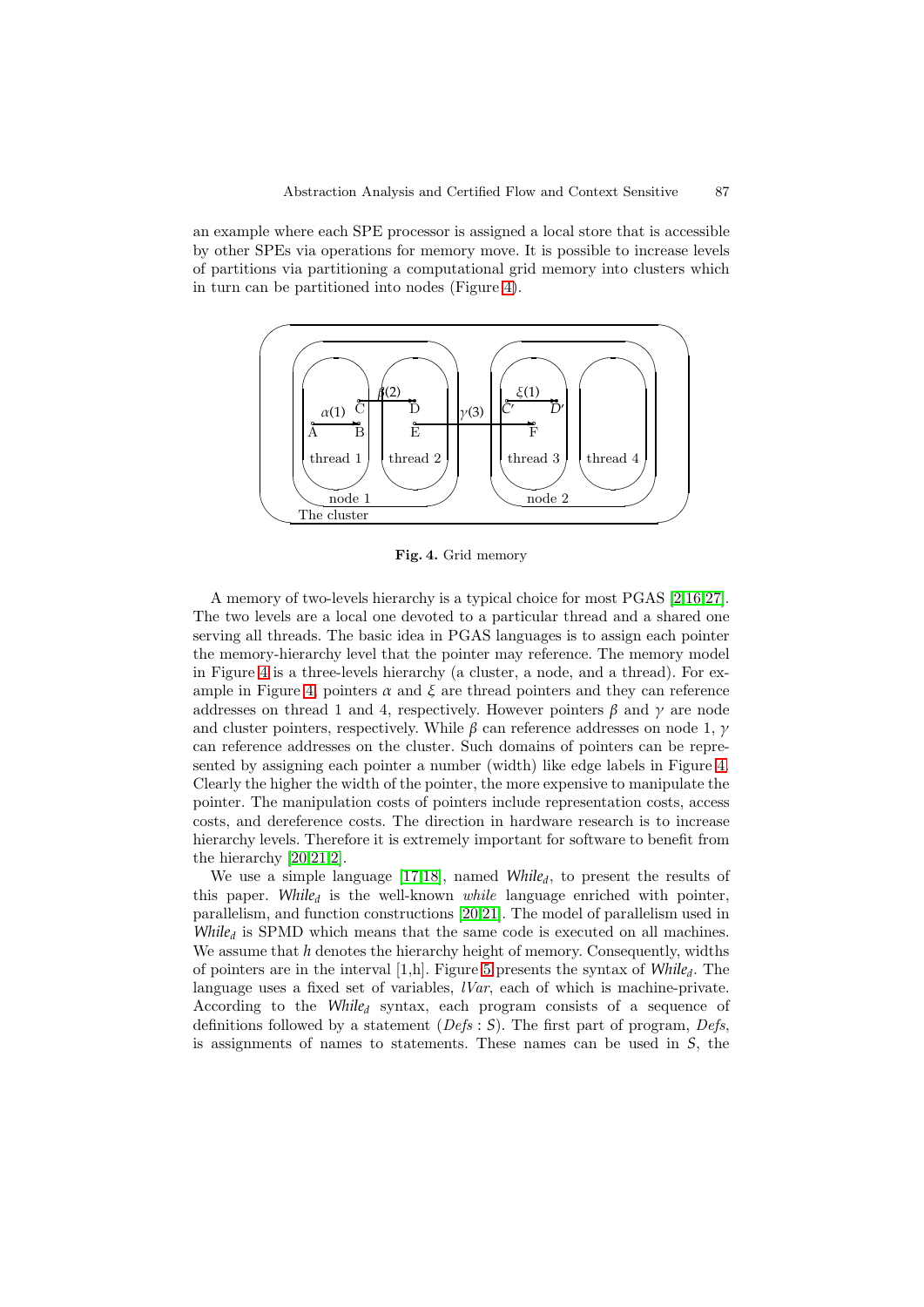*name 'string of characters'*.  $S \in \mathit{Stmts} \coloneqq n \mid \mathit{true} \mid \mathit{false} \mid x \mid S_1 \mathit{i}_{op} S_2 \mid S_1 \mathit{b}_{op} S_2 \mid *S \mid \mathit{skip} \mid \mathit{name} \mid x \coloneqq S \mid S_1 \leftarrow S_2$  $S_1; S_2$  | *if S* then  $S_t$  *else*  $S_f$  | *while S do*  $S_t$  |  $\lambda x.S$  |  $S_1S_2$  | *letrec*  $x = S$  *in S*' | *new<sub>l</sub>* | *convert*  $(S, n)$  | *transmit*  $S_1$  *from*  $S_2$ . *Defs* ::= (*name* = *S*); *Defs* | ε. *Program*  $\cong$  *Defs* : *S*.

where

*x* ∈ *lVar*, an infinite set of variables,  $n \in \mathbb{Z}$  (integers),  $i_{op} \in \mathbb{I}_{op}$  (integer-valued binary operations), and  $b_{op} \in \mathbb{B}_{op}$  (Boolean-valued binary operations).

<span id="page-5-0"></span>**Fig. 5.** The programming language *while<sup>d</sup>*

second part of program. For each program of the language  $While_d$ , our semantics assigns a function *fd* of the domain *Function-defs*:

$$
fd \in Function\text{-}defs = 'strings of characters' \rightarrow Stmts.
$$

The map *fd* is supposed to link each name with its definition. The map *fd* is built using the following inference rules:

$$
\frac{Defs: f d \cap S]}{ \epsilon: f d \cap f d} \quad \frac{Defs: f d| name \mapsto S] \cap f d'}{(name = S); Defs: f d \cap f d'} \quad (fd_2)
$$

Therefore for a program  $Defs : S$ , we calculate  $Defs : \emptyset \rightarrow \emptyset$  using the above inference rules to construct *f d*.

We define the meaning of *While<sub>d</sub>* statements by their operational semantics, i .e., by introducing transition relations  $\rightsquigarrow_m$ ; between pairs of statements and states and pairs of values and states. Different components used in the inference rules of the semantics are introduced in the following definition.

**Definition 1.** *1. The set of global variables, denotes by gVar, is defined as*  $qVar = \{(m, x) | m \in M, x \in IVar\}.$ 

- 2. The set of global addresses, denotes by gAddrs, is defined as gAddrs =  $\{g =$  $(l, m, a) \mid l \in L, m \in M, a \in lAddress$ .
- *3. loc* ∈ *Loc* =  $qA$ *ddrs* ∪  $qVar$ .
- $4.$  *v* ∈ *Values* =  $\mathbb{Z}$  ∪  $gAddress \cup \{true, false\}$  ∪  $\{\lambda x.S \mid S \in S \}$ *.*
- *5.*  $\delta \in \text{States} = \text{Loc} \longrightarrow \text{Values}.$

*The symbols M*, *W*, *and lAddrs denote the set of machines labels (integers), the set of width*  $\{1,\ldots,h\}$ *, and the set of local addresses located on each single machine, respectively. The set of labels of allocation sites is denoted by L.*

The semantics produces judgments of the form  $(S, \delta) \rightsquigarrow_m (v, \delta')$ . The judgement means that executing the statement *S* on the machine *m* and in the state  $\delta$  results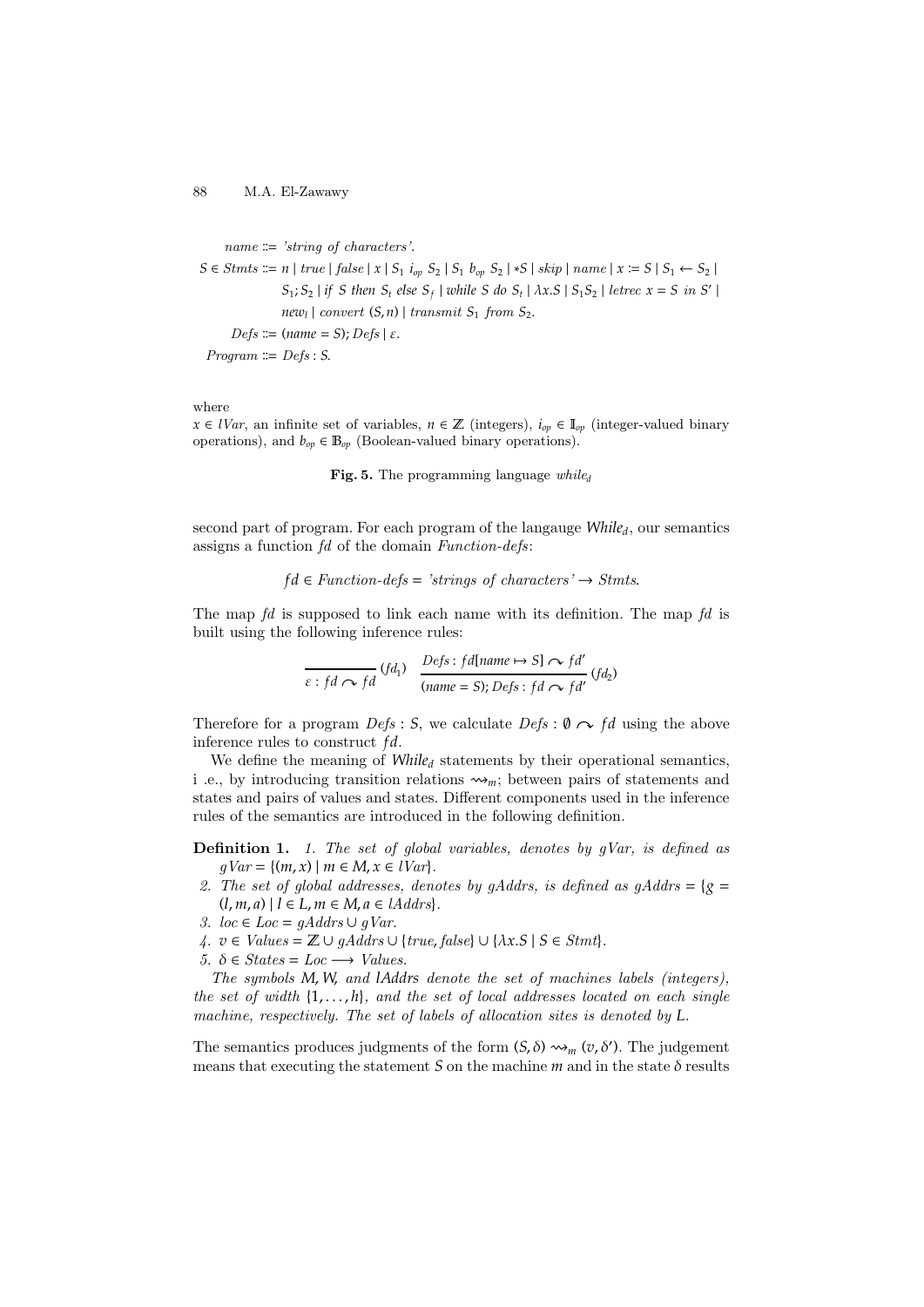in the value *v* and modifying the state  $\delta$  to become  $\delta'$ . The notation  $\delta[x \mapsto v]$ denotes the map  $\lambda y$ . if  $y = x$  then  $v$  else  $\delta(y)$ .

The inference rules of our semantics are as follows:

$$
(n, \delta) \rightsquigarrow_{m} (n, \delta) \qquad (true, \delta) \rightsquigarrow_{m} (true, \delta) \qquad (false, \delta) \rightsquigarrow_{m} (false, \delta) \rightsquigarrow_{m} (x, \delta) \rightsquigarrow_{m} (0(x), \delta)
$$
\n
$$
(3x.5, \delta) \rightsquigarrow_{m} (0x.5, \delta)(abs) \qquad \frac{(5_1, \delta) \rightsquigarrow_{m} (n, \delta'') (5_2, \delta'') \rightsquigarrow_{m} (n, \delta'') (5_2, \delta'') \rightsquigarrow_{m} (n, \delta'') (5_2, \delta'') \rightsquigarrow_{m} (0, \delta) \nonumber
$$
\n
$$
(3, \delta) \rightsquigarrow_{m} (0, \delta) \rightsquigarrow_{m} (0, \delta) \rightsquigarrow_{m} (0, \delta) \underbrace{(b_1 \ b_{op} b_2, \delta') \rightsquigarrow_{m} (b_2, \delta')}_{(5, \delta) \rightsquigarrow_{m} (0, \delta) \underbrace{(b_1 b_{op} b_2, \delta') \rightsquigarrow_{m} (b_2, \delta')}_{(5, \delta) \rightsquigarrow_{m} (0, \delta) \underbrace{(b_1 b_{op} b_2, \delta') \rightsquigarrow_{m} (0, \delta) \nonumber}
$$
\n
$$
(5, \delta) \rightsquigarrow_{m} (0, \delta') \underbrace{(b_1 b_{op} b_2, \delta') \underbrace{(b_1 b_{op} b_2, \delta')}_{(5, \delta) \rightsquigarrow_{m} (0, \delta) \underbrace{(b_1, \delta) \rightsquigarrow_{m} (0, \delta) \nonumber}
$$
\n
$$
(5, \delta) \rightsquigarrow_{m} (0, \delta') \underbrace{(S_1, \delta) \rightsquigarrow_{m} (0, \delta')}_{(5, \delta) \rightsquigarrow_{m} (0, \delta) \underbrace{(S_1, \delta) \rightsquigarrow_{m} (0, \delta) \nonumber}
$$
\n
$$
(5, \delta) \rightsquigarrow_{m} (0, \delta) \underbrace{(S_1, \delta) \rightsquigarrow_{m} (0, \delta')}_{(5, \delta) \rightsquigarrow_{m} (0, \delta) \underbrace{(S_1, \delta) \rightsquigarrow_{m} (0, \delta'')}_{(5, \delta
$$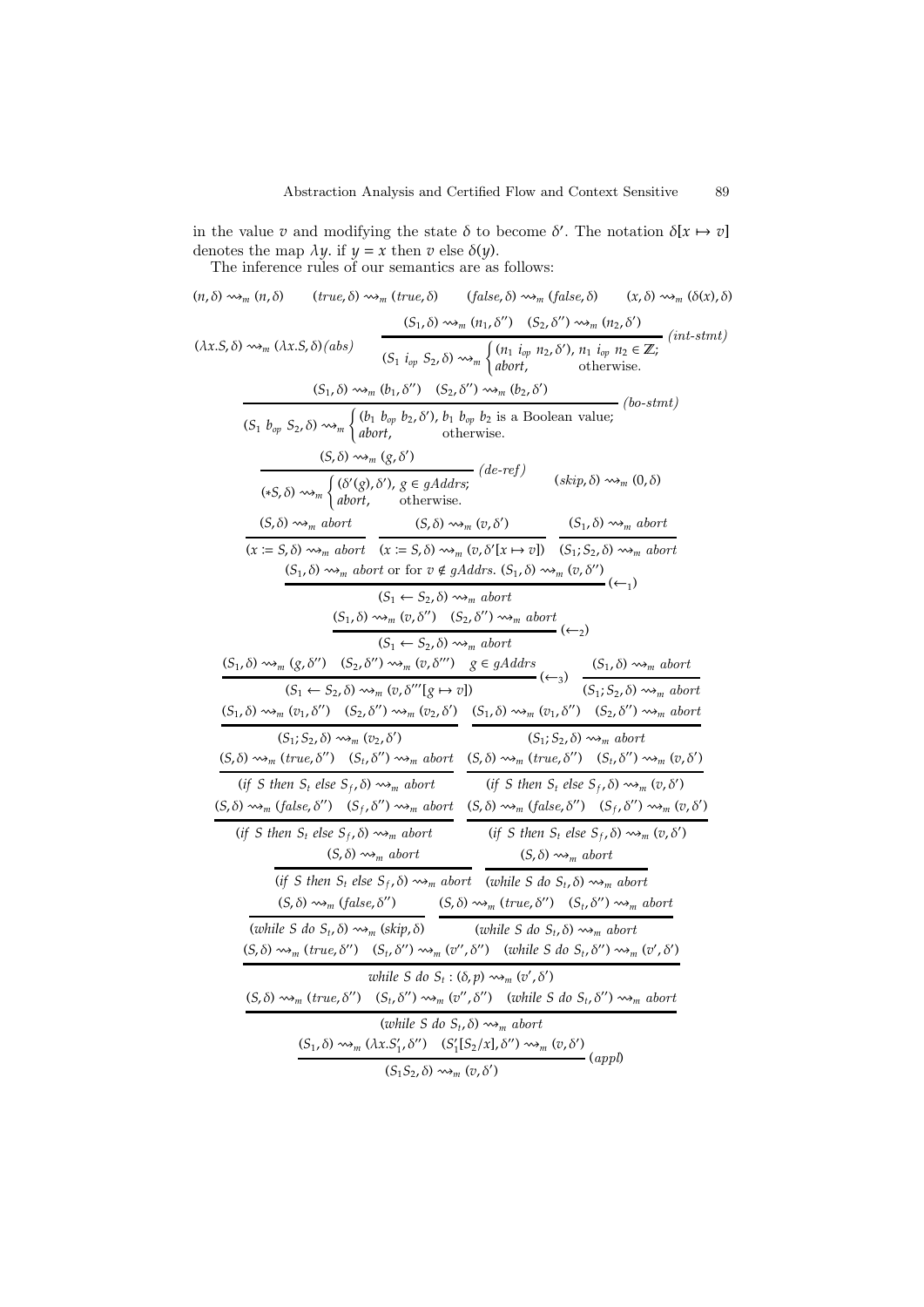| $(S, \delta) \rightsquigarrow_m (v, \delta'')$ $(S'[v/x], \delta'') \rightsquigarrow_m (v', \delta')$             | $a \in IAddrs$ a is fresh on m                                                   |
|-------------------------------------------------------------------------------------------------------------------|----------------------------------------------------------------------------------|
| $(\text{letrec})$<br>(letrec $x = S$ in $S'$ , $\delta$ ) $\rightsquigarrow_m (v', \delta')$                      | $(new_l, \delta) \rightsquigarrow_m ((l, m, a), \delta[(l, m, a) \mapsto null])$ |
| $(S, \delta) \rightsquigarrow_m (g = (l, m', a), \delta')$ hdist $(m, m') \leq n$                                 | $\frac{(fd(name), \delta) \rightsquigarrow_m v, \delta')}{(conv)}$<br>$-$ (name) |
| $\left(\text{convert}(S,n), \delta\right) \rightsquigarrow_m (g, \delta')$                                        | $(name, \delta) \rightsquigarrow_m (v, \delta')$                                 |
| $(S_2, \delta) \rightsquigarrow_m (m', \delta'')$ $m' \in M$ $(S_1, \delta'') \rightsquigarrow_{m'} (v, \delta')$ | (trans)                                                                          |
| $(transmit S_1$ from $S_2$ , $\delta$ ) $\rightsquigarrow_m (v, \delta')$                                         |                                                                                  |

Some comments on the inference rules are in order. The rules for integer and Boolean statements (*(int-stmt)* and *(bo-stmt)*) and the rule for abstraction are trivial. The rule *(de-ref)* makes sure that the value being dereferenced is indeed a global address. The rules  $(\leftarrow_1), (\leftarrow_2)$ , and  $(\leftarrow_3)$  treat the assignment through references. The rules make sure that  $S_1$  is computable and it is a global addresses, otherwise the execution aborts. Every allocation site is assigned a label (the subscription *l* of *new*<sub>*l*</sub>). Theses labels simplify the problem of pointer analysis. The allocation statement allocates a fresh local address on the machine *m* and initializes the address to *null*. The rule (*conv*) makes it clear that the statement *convert*( $e, n$ ) changes pointer widths. A function, hdist, is used in the rule (*conv*) to calculate the distance between machines. Inventing such a function is easy. According to this rule, the change of the width is only allowed if the distance between machines is within the provided range, *n*. The rule (*trans*) clarifies that the statement *transmit*  $S_1$  *from*  $S_2$  amounts to evaluating the statement  $S_1$  on the machine *S*<sup>2</sup> and then sending the value to other machines.

Function abstractions and applications are treated in rules (*abs*) and (*appl*), respectively. The rule (*appl*) asks for  $S_1$  to evaluate to an abstraction, say  $\lambda x.S_1'$ . The value of the application is then the result of substituting  $v$  (value of  $S_2$ ) for *x* in *S* <sup>1</sup>. Clearly, the rule applies *call by value* rather than *call by name*. The formal semantics of *letrec* statement amounts to the application specified in the rule (*letrec*). The intuition of this statement is that it is a well known tool for expressing function recursion.

$$
\theta: \{1, 2, ..., |M|\} \to M
$$
  
(S, \delta)  $\leadsto_{\theta(1)} (v_1, \delta_1) \leadsto_{\theta(2)} (v_2, \delta_2) \leadsto_{\theta(3)} ... \leadsto_{\theta(|M|)} (v_{|M|}, \delta_{|M|})$   
(*Defs*: S, \delta)  $\leadsto_M (v_{|M|}, \delta_{|M|})$  (main-sem)

The rule (*main-sem*) provides the semantics of running the program *Defs* : *S* on our distributed systems. This rules gives an approximal simulation for executing the program *Defs* : *S* using the parallelism model SPMD.

# <span id="page-7-0"></span>**3 Pointer Analysis**

This section presents a pointer analysis [\[10](#page-15-4)[,8,](#page-15-5)[13,](#page-15-6)[9\]](#page-15-7) for the langauge *whiled*. The proposed technique is both flow and context-sensitive. An adaptation of our technique, towards a flow-sensitive and context-insensitive technique, is also presented. The analysis is presented first for single machines (of set *M*) and then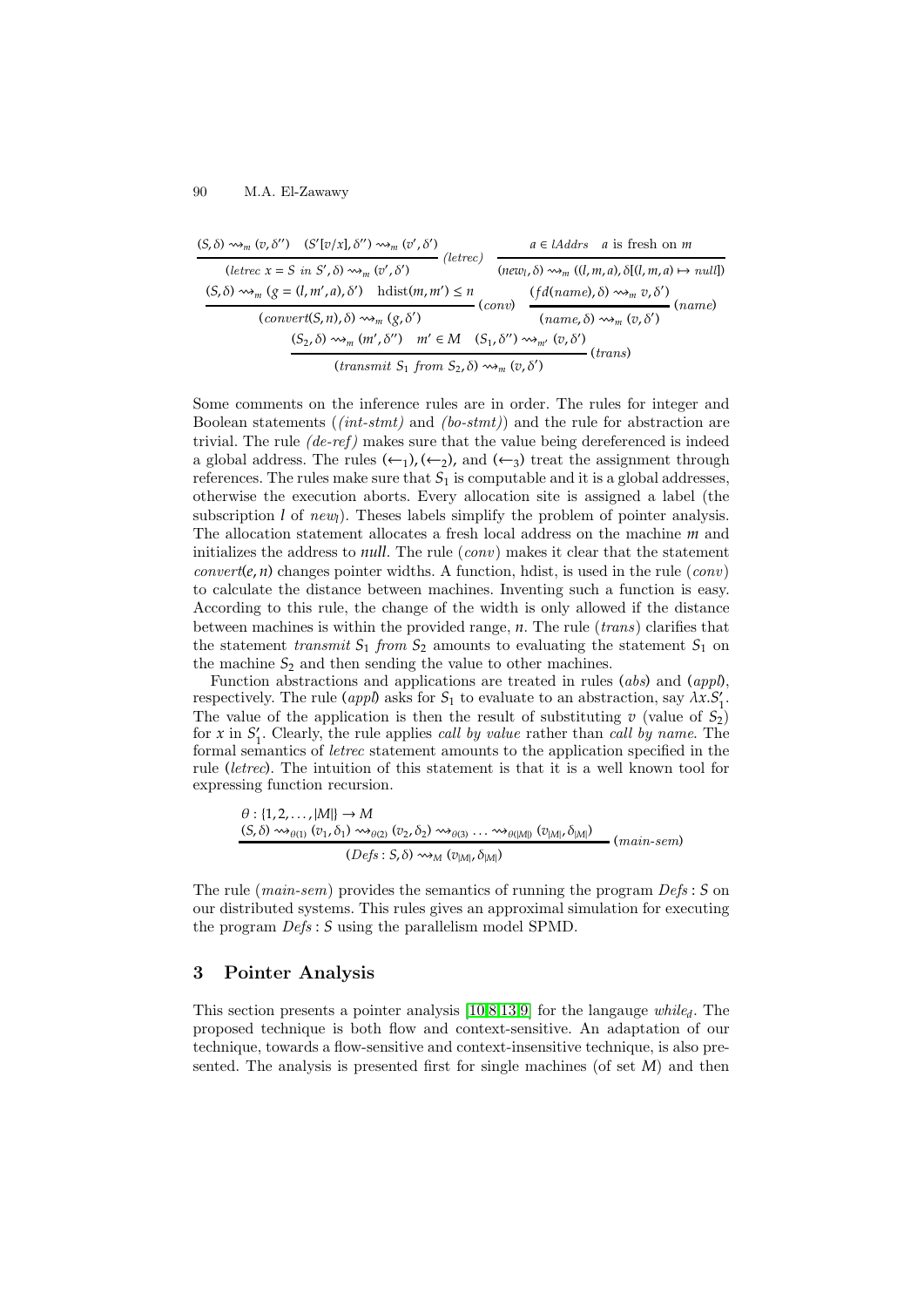a rule that joins results of different machines is presented. The analysis has the form of a type system that assigns to each program point a type capturing points-to information. Types assigned to program points are constructed in a post-type derivation process that starts with the empty set as the type for the program's first point. The derivation of calculating the post type serves as a correctness proof for the analysis results. Such proofs are required in applications like certified code or proof-carrying code. These proofs make the results of analysis certified. Therefore in these applications each pointer analysis is assigned with a proof (type derivation) for the correctness of the analysis results [\[23\]](#page-16-0).

Now we give intuition of Definition [2.](#page-8-0) Towards abstracting concrete memory addresses, the concept of abstract address is introduced in the following definition. An abstract address is a pair of an allocation site and a set of machines (subset of *M*). An order relation is defined on the set of abstract addresses. By this relation, an abstract location  $a_1$  is included in another abstract location  $a_2$ if the two addresses have the same location component and the machines set of *a*<sup>1</sup> is included in that of *a*2. A set of abstract addresses is *compact* if it does not contain two distinct addresses with the same location. The set of all *compact* subsets of *Addrsa* is denoted by C (Definition [2.](#page-8-0)3). A Hoare ordering style on the set C is introduced in Definition [2.](#page-8-0)4. Types, *Pointer-types*, of our proposed type system for pointer analysis have the form of maps from *Addrs<sup>a</sup>* ∪ *lVar* to C. A point-wise ordering on the set *Pointer-types* is presented in Definition [2.](#page-8-0)6.

For each of the statements assigned names in the *Defs* part of programs built in the language *while<sub>d</sub>*, the function *fe* (Definition [2.](#page-8-0)7) stores a pointer effect (type). These pointer effects are calculated by rules  $(f_{e_1})$  and  $(f_{e_2})$  introduced below. The pointer effects capture pointers that executing a statement may introduce to an empty memory. Not far from the reader expectations, pointer effects are important for studying context-sensitive pointer analysis of our langauge.

A concrete global address  $g = (l, m, a)$  is abstracted by an abstract address  $(l', ms)$ , denoted by  $g = (l, m, a) \models (l', ms)$ , if  $l = l'$  and  $m \in ms$ . A concrete state δ is of a pointer type *p*, denoted by  $\delta \models p$ , if for every *x* ∈ *dom*(δ), then if  $\delta(x)$  is a global address then  $\delta(x)$  is abstracted by an abstract address in  $p(x)$ .

**Definition 2.** *1. Addrs<sub>a</sub>* =  $L \times \mathcal{P}(M)$ *.* 

*2.*  $\forall (l_1, ms_1), (l_2, ms_2) \in Address_a, (l_1, ms_1) \leq (l_2, ms_2) \stackrel{\text{def}}{\iff} l_1 = l_2 \text{ and } ms_1 \subseteq ms_2.$ 

- *3.*  $C = \{S \in \mathcal{P}(Address_a) \mid (l_1, ms_1), (l_2, ms_2) \in S \implies l_1 \neq l_2\}.$
- *4*.  $\forall S_1, S_2 \in C$ .  $S_1 \ll S_2$   $\xleftrightarrow{\text{def}}$   $\forall x \in S_1$ . ∃*y* ∈  $S_2$ .  $x \leq y$ .
- *5.*  $p ∈ Pointer-types = Address_a ∪ lVar → C$ .
- *6.*  $∀p_1, p_2 ∈ Pointer-types. p_1 ⊆ p_2 \stackrel{\text{def}}{\iff} ∀x ∈ dom(p_1). p_1(x) \ll p_2(x).$
- $\gamma$ .  $f e \in Function\text{-}effects = 'strings \text{ of characters'} \rightarrow Pointer\text{-}types.$

**Definition 3.** *The concretization and abstraction maps between concrete and abstract addresses are defined as follow:*

 $Con: Address_a \rightarrow \mathcal{P}(gAddress): (l, ms) \mapsto \{(l, m, a) \in gAddress \mid m \in ms\}.$ 

<span id="page-8-0"></span> $A$ *bst* :  $gA$ *ddrs*  $\rightarrow$   $A$ *ddrs<sub>a</sub>* :  $(l, m, a) \mapsto (l, \{m\})$ .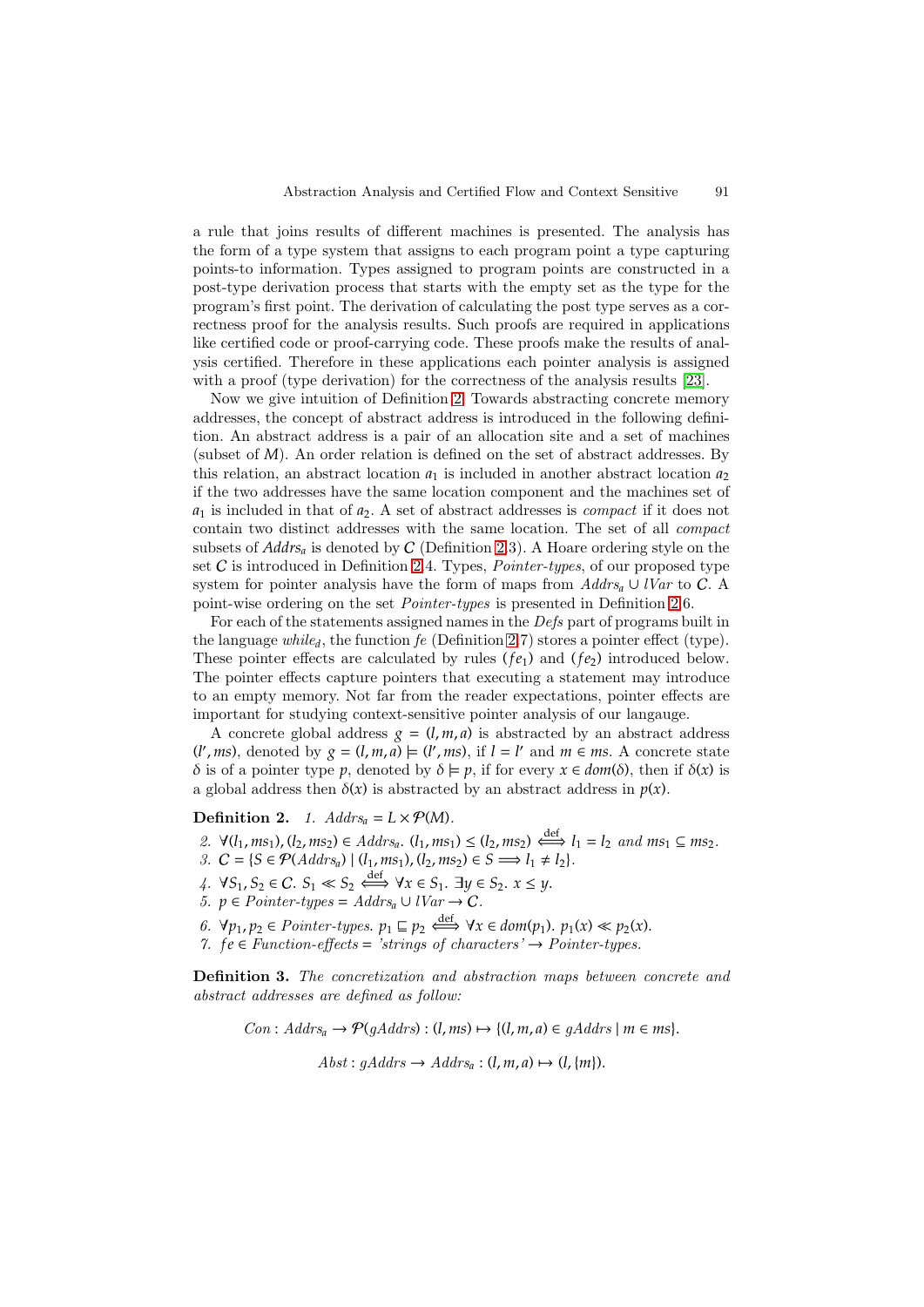**Definition 4.** – *A concrete address*  $g = (l, m, a)$  *is said to be abstracted by an abstract address*  $a = (l', ms)$ *, denoted by*  $g \models a$ *, iff*  $l = l'$  *and*  $m \in ms$ *.* 

- $-$  *A* concrete state  $\delta$  *is said to be of type*  $p$ *, denoted by*  $\delta \models p$ *, iff* 
	- $\blacktriangleright$   $\forall x \in \text{IVar. } \delta(x) \in \text{gAddress} \implies \exists (\text{l, ms}) \in p(x) \text{. } \delta(x) \models (\text{l, ms}), \text{ and}$
	- $\forall g \in gAddress. \ \delta(g) \in gAddress \implies ((\forall a. g \models a). \ \exists a' \in p(a)). \ \delta(g) \models a'.$

It is not hard to see that the set of pointer types form a complete lattice. Calculating joins in this lattice is an ease exercise which we leave for the interested reader to do.

#### **3.1 Abstraction Analysis**

An analysis that for a given statement calculates the set of abstractions that the given statement may evaluate to is required for our pointer analysis. For example, the statement *if*  $b > 0$  *then* $\lambda x.u$  *else*  $\lambda y.v$  may evaluate to the abstraction  $\lambda x.u$ or to the abstraction  $\lambda y$ .*v* depending on the value of *b*. This section presents an abstraction analysis, an analysis calculating the set of abstractions that a statement may evaluate to. The analysis is achieved via the following set of inference rules:

$$
\frac{S_2: abs \rightarrow abs'}{S_1 \leftarrow S_2: abs \rightarrow abs'} := \frac{fd(name): abs \rightarrow abs'}{name: abs \rightarrow abs'} (nameabs)
$$
\n
$$
\frac{S_t: abs \rightarrow abs_t \quad S_f: abs \rightarrow abs_f}{\text{name}: abs \rightarrow abs'} (nameabs)}
$$
\n
$$
\frac{S_t: abs \rightarrow abs_t \quad S_f: abs \rightarrow abs_f}{\text{if S then S_t else S_f: abs \rightarrow abs_t \cup abs_f}} = \frac{S_2: abs \rightarrow abs'}{S_1; S_2: abs \rightarrow abs'} (seq^p)
$$
\n
$$
\frac{S_1: abs \rightarrow abs'}{S_1; S_2: abs \rightarrow abs'} (sep)
$$
\n
$$
\frac{S_1: abs \rightarrow abs'}{S_1; S_2: abs \rightarrow abs} (app^p_n)
$$
\n
$$
S_1 S_2: abs \rightarrow \cup_i abs_i
$$
\n
$$
\frac{S_1: abs \rightarrow abs'}{Xx.S : abs \rightarrow abs \cup \{Xx.S\}} = \frac{S : abs \rightarrow abs'}{while S do S_t: abs \rightarrow abs'} (wh^p)
$$
\n
$$
\frac{(Xx.S')S : abs \rightarrow abs'}{letrec x = S in S' : abs \rightarrow abs'} (letrec^p) \quad \frac{S_1: abs \rightarrow abs'}{transmit S_1 from S_2: abs \rightarrow abs'} (trans^p)
$$

Some comments on the inference rules are in order. Since integer statements  $(n, S_1, i_{op}, S_2)$  do not evaluate to abstractions the rule  $(n)$  does not change the input set of abstractions, *abs*. Other statements that do not evaluate to abstractions (like assignment statement) have inference rules similar to (*n*). For a given statement *S*, we use the inference rules above to find  $abs'$  such that  $S: \emptyset \rightarrow abs'$ . The set *abs'* contains abstractions that *S* may evaluate to.

<span id="page-9-0"></span>It is straightforward to prove the following lemma:

**Lemma 1.** *Suppose that*  $(S, \delta) \to (v, \delta')$  *and*  $S : \emptyset \to abs'$ *. If v is an abstraction, then*  $v \in abs'$ .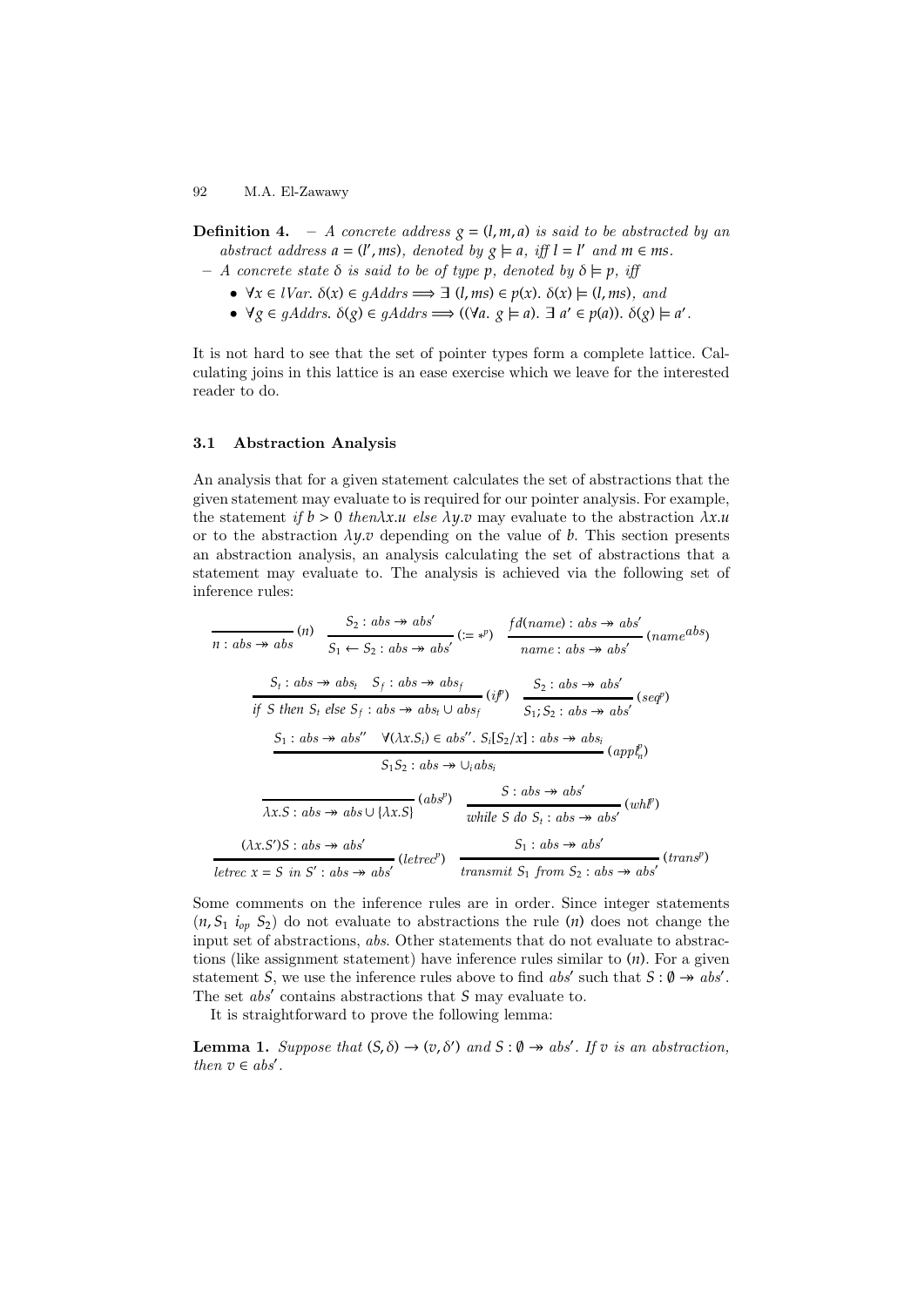### **3.2 Context and Flow Sensitive Pointer Analysis**

Now we are ready to present the inference rules for our type system for pointer analysis of distributed programs [\[20,](#page-15-0)[21](#page-15-1)[,2,](#page-14-1)[16,](#page-15-8)[27\]](#page-16-1). The pointer analysis treated by the following rules is of type flow and context-sensitive. The rules illustrate how different statements update a pointer type, *p*. Judgement produced by the type system have the form  $S: p \rightarrow_m (A, p')$ ; *A* contains abstractions for all concrete addresses that may result from executing the statement *S* in a concrete state of type *p*. Moreover, if the execution ended then the resulting concrete memory state is of type *p* .

$$
\frac{S: p \to_m (A, p')}{n: p \to_m (0, p)} \frac{S: p \to_m (A, p')}{*S: p \to_m (sup\{p'(a) \mid a \in A\}, p') } (*:=^p)
$$
  

$$
\frac{S: p \to_m (A, p')}{skip: p \to_m (0, p)} \frac{S: p \to_m (A, p')}{x: = S: p \to_m (A, p' [x \mapsto A]) }(:=^p)
$$
  

$$
S_1: p \to_m (A_1, p_1) S_2: p_1 \to_m (A_2, p_2)
$$

| $S_1 \leftarrow S_2 : p \rightarrow_m$<br>$(A_2, p_2[(l_1, ms'_1) \mapsto p_2((l_1, ms'_1)) \sqcup \{(l_2, ms'_1 \cup ms_1 \cup ms_2) \mid (l_1, ms_1) \in A_1, (l_2, ms_2) \in A_2\}])$                                                                 |                                                                                                                           |                                                                                                                                       | $\cdots$                              |
|----------------------------------------------------------------------------------------------------------------------------------------------------------------------------------------------------------------------------------------------------------|---------------------------------------------------------------------------------------------------------------------------|---------------------------------------------------------------------------------------------------------------------------------------|---------------------------------------|
|                                                                                                                                                                                                                                                          |                                                                                                                           |                                                                                                                                       |                                       |
| $\begin{split} \frac{S_1:p\to_m(A'',p'')\quad S_2:p''\to_m(A,p')}{S_1;S_2:p\to_m(A',p')}\;(seq^p)\quad \frac{S_t:p\to_m(A,p')\quad S_f:p\to_m(A,p')}{if\ S\ then\ S_t\ else\ S_f:p\to_m(A,p')}\;(if') \end{split}$                                       |                                                                                                                           |                                                                                                                                       |                                       |
|                                                                                                                                                                                                                                                          |                                                                                                                           | $S_1: \emptyset \twoheadrightarrow abs \neq \emptyset \quad \forall \lambda x. S_1'' \in abs. \ S_1''[S_2/x]: p \rightarrow_m (A,p')$ |                                       |
|                                                                                                                                                                                                                                                          | $S_1S_2: p \rightarrow_m (A, p')$                                                                                         | $\sqrt{apv^p}$                                                                                                                        |                                       |
|                                                                                                                                                                                                                                                          |                                                                                                                           |                                                                                                                                       |                                       |
| $\frac{fd(name): p \rightarrow_m (A, p')}{name: p \rightarrow_m (A, p')}(name^p) \quad \frac{S_t: p \rightarrow_m (A, p)}{while S do S_t: p \rightarrow_m (A, p)} \quad \frac{S: p \rightarrow_m (A, p')}{\lambda x.S: p \rightarrow_m (A, p')} (abs^p)$ |                                                                                                                           |                                                                                                                                       |                                       |
| $(\lambda x.S')S: p \rightarrow_m (A,p')$                                                                                                                                                                                                                |                                                                                                                           |                                                                                                                                       | $\longrightarrow$ $(new^p)$           |
| letrec $x = S$ in $S' : p \rightarrow_m (A, p')$                                                                                                                                                                                                         |                                                                                                                           | (letrec <sup>p</sup> ) $\overline{new : p \rightarrow_m (\{(l, \{m\})\}, p)}$                                                         |                                       |
|                                                                                                                                                                                                                                                          | $S: p \rightarrow_m (A, p')$                                                                                              |                                                                                                                                       | $\text{(\textit{convert}\textit{p})}$ |
| convert $(S, n) : p \to_m ( \{ (l, \{ m' \in ms \mid hdist(m, m') \leq n \} ) \mid (l, ms) \in A \}, p' )$                                                                                                                                               |                                                                                                                           |                                                                                                                                       |                                       |
|                                                                                                                                                                                                                                                          | $S_2: p \to_m (A'', p'')$ $S_1: p'' \to_m (A, p')$                                                                        |                                                                                                                                       | $ (trans^p)$                          |
|                                                                                                                                                                                                                                                          |                                                                                                                           | transmit $S_1$ from $S_2$ : $p \rightarrow_m ( \{(l, M)   (l, ms) \in A\}, p')$                                                       |                                       |
|                                                                                                                                                                                                                                                          | $p'_1 \le p_1$ $S : p_1 \to_m (A, p_2)$ $A \subseteq A'$ $p_2 \le p'_2$                                                   | $\equiv$ $(csg^p)$                                                                                                                    |                                       |
|                                                                                                                                                                                                                                                          | $S: p'_1 \rightarrow_m (A', p'_2)$                                                                                        |                                                                                                                                       |                                       |
|                                                                                                                                                                                                                                                          | $\frac{Defs: \emptyset \curvearrowright fd \quad S: p \rightarrow_m (A', p')}{Defs: S: p \rightarrow_m (A', p')} (prg^p)$ |                                                                                                                                       |                                       |
|                                                                                                                                                                                                                                                          |                                                                                                                           |                                                                                                                                       |                                       |

Some comments on the rules are in order. The statements *true*, *false*,  $S_1$  *i<sub>op</sub>*  $S_2$  and  $S_1$  *b<sub>op</sub>*  $S_2$  have inference rules similar to that of *n*. The rules for local variables, integer, and Boolean statements are clear; the pointer pre-type does not get updated. The allocation rule, (*new<sup>p</sup>*), results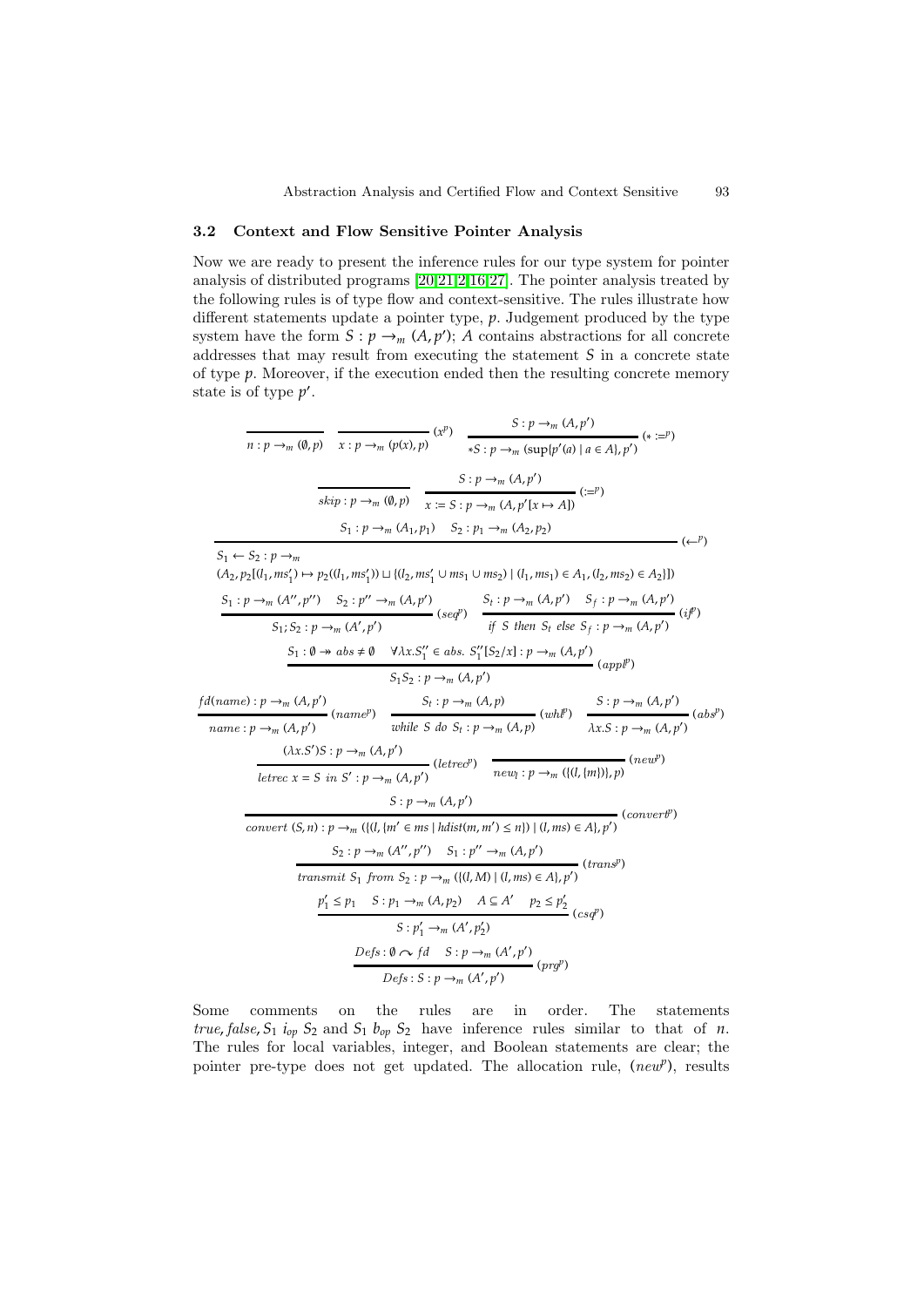in the abstract location consists of the allocation site and the number of the machine on which the allocation is taking place. The de-referencing rule,  $(* := p)$ , first calculates the set of addresses that *S* may evaluate to. Then the rule sums the contents of all these addresses. The sequencing rule, (*seq<sup>p</sup>*), is similar to the corresponding semantics rule. The assignment rule,  $(\equiv^p)$ , copies the abstract addresses, resulted from evaluating the right hand side, into the points-to set of the variable *x*. As the conversion statement only succeeds if *S* evaluates to a global address on a machine that is within distance *n* from *m*. The rule (*convert*<sup> $p$ </sup>) ignores all abstract addresses that are not within the distance  $n$ .

This paper considers the parallelism model SPMD (applied in many languages) [\[2](#page-14-1)[,16](#page-15-8)[,27\]](#page-16-1). In this model, the *transmit* statement succeeds only if the target statement  $(S_1)$  evaluates to abstract addresses that have same cite labels on the current and target machines. Since the distance between these machines is not known statically, the abstract addresses calculated by the rule (*trans<sup>p</sup>*) assumes maximum possible distance. For the statement  $S_1 \leftarrow S_2$ , assignment via references, we illustrate the following example. Let  $S_1$  be a variable  $r$  whose points-to set contains the abstract address  $a_1 = (l_1, ms_1)$ . Let  $S_2$  be a variable *s* whose points-to set contains the abstract address  $a_2 = (l_2, ms_2)$ . Then processing the rule must include augmenting the points-to set of  $a_1$  with  $a_2$ . However this is not all; since our parallelism [\[20,](#page-15-0)[21\]](#page-15-1) model is SPMD, this assignment has to be considered on the other machines, as well. Hence the set  $\{(l_2, ms'_1 \cup ms_1 \cup ms_2)\}\$ is added to the points-to set of all addressers  $(l_1, ms'_1)$  whose first component is  $l_1$ .

The recursion rule, (letrec<sup>p</sup>), is similar to the corresponding semantics rule. The abstraction rule,  $(abs^p)$ , is straightforward. The function application rule, (*appl<sup>p</sup>* ), uses the abstraction analysis presented earlier to calculate the set of abstractions that *S*<sup>1</sup> may evaluate-to. For each of the calculated abstractions, the rule does the application and achieve the pointer analysis. Finally the obtained post-pointer-types for all abstractions are summed in the post-pointer-type of the application statement.

The following rule calculates the pointer information for running a statement *S* on all the machine in *M* using the SPMD model.

<span id="page-11-0"></span>
$$
\forall m \in M. S: \sup\{p, p_j \mid j \neq i\} \rightarrow_m (A_m, p_m)
$$
  

$$
S: p \rightarrow_M (\bigcup_i A_i, \sup\{p_1, \dots, p_n\})
$$
 (main-pt)

The following theorem proves the soundness of our pointer analysis on each single machine of our  $|M|$  machines. The soundness of the analysis for the whole distributed system is inferred in the next corollary.

**Theorem 1.** *Suppose that*  $(S, \delta) \rightarrow_{m} (v, \delta')$ ,  $S: p \rightarrow_{m} (A', p')$ , and  $\delta \models p$ . Then

*1.*  $v \in gAddress \implies v$  *is abstracted by some*  $a \in A'$ *, and*  $2. \delta' \models p'.$ 

*Proof.* The proof is by structure induction on the type derivation. Some cases are detailed below.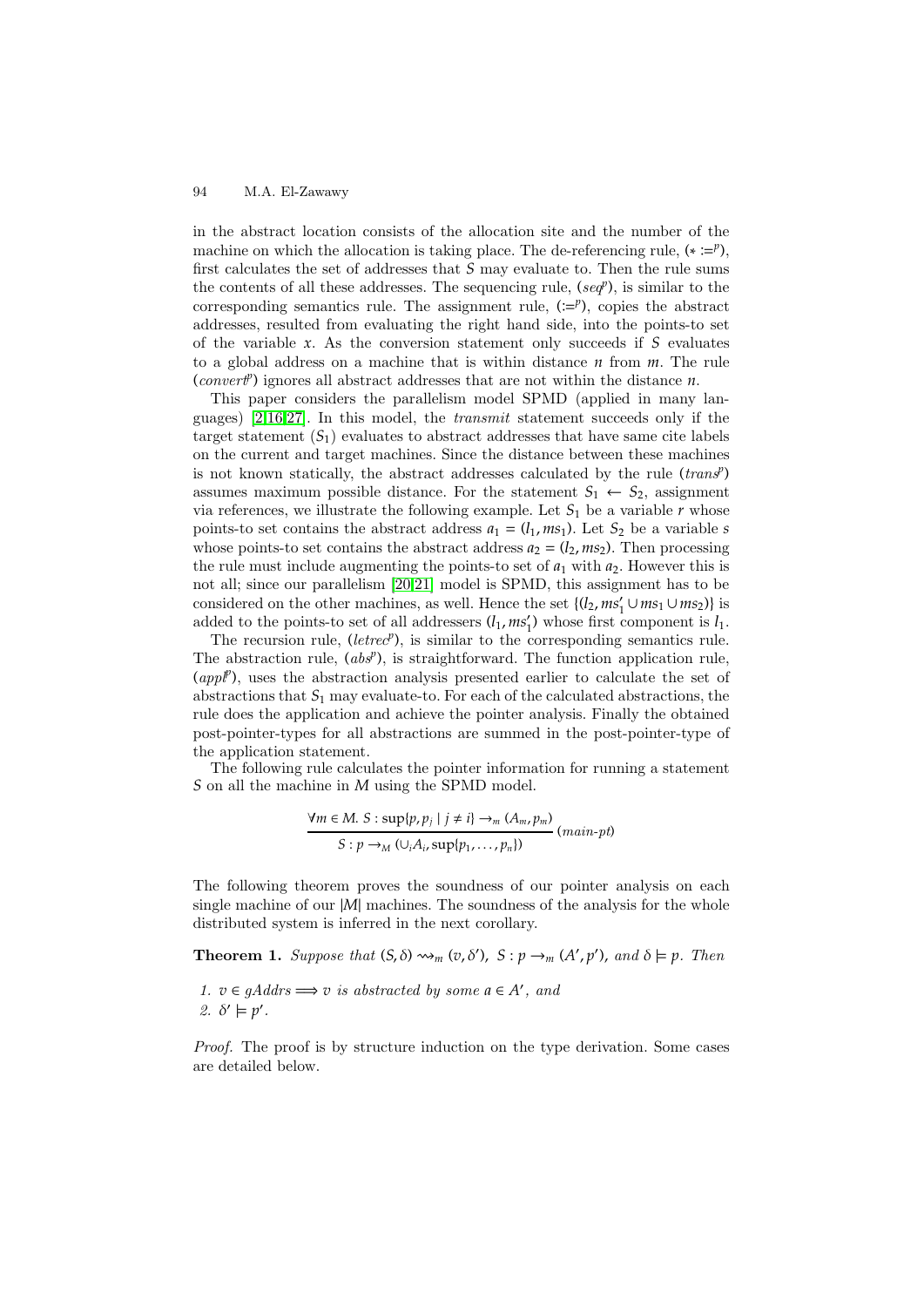- **–** The case of  $(x^p)$ : in this case  $v = \delta(x)$ ,  $\delta' = \delta$ ,  $A' = p(x)$ , and  $p' = p$ . If  $\delta(x)$  is an address, then it is abstracted by some  $a \in p(x)$  because  $\delta \models p$ . Clearly in this case  $\delta' \models p'$ .
- **–** The case of  $(:=^p):$  in this case there exists *S''*,  $\delta''$  and  $p''$  such that *S* =  $x := S''$ ,  $(S'', \delta) \rightsquigarrow_m (v, \delta'')$ , and  $S'' : p \rightarrow_m (A', p'')$ . Moreover, in this case,  $\delta' = \delta''[x \mapsto v]$  and  $p' = p''[x \mapsto A']$ . Therefore by induction hypothesis on  $S'': p \rightarrow_m (A', p'')$ , we conclude that  $\delta'' \models p''$  and that if  $v \in \mathfrak{g}A$ ddrs then *v* is abstracted by some  $a \in A'$ . These two results together with definitions of *p*' and  $\delta$ ' imply that  $\delta' \models p'$  which completes the proof of this case.
- *−* The case of (\* :=<sup>*p*</sup>): in this case there exist *g* =  $(l, m, a) \in gAddress, S'',$  and *A*" such that  $S = *S''$ ,  $(S'', \delta) \rightsquigarrow_m (g, \delta')$ , and  $S'' : p \rightarrow_m (A'', p')$ . Moreover, in this case,  $A' = \sup \{p'(a) \mid a \in A''\}$  and  $v = \delta'(g)$ . Hence by induction hypothesis on  $S''$ :  $p \rightarrow_m (A'', p')$ , we conclude that *g* is abstracted by some  $a = (l, ms) \in A''$  and that  $\delta' \models p'$ . Hence  $m \in ms$ . Now we suppose that  $\delta'(g) \in \mathcal{G}(\mathcal{G})$  and prove that  $\delta'(g)$  is abstracted by some element in A'. Since  $\delta' \models p', \delta'(g)$  is abstracted by some element in  $p'(a) \subseteq A'$ .
- **–** The case of (←*<sup>p</sup>*): in this case there exist *g* ∈ *gAddrs*, *S*1, *S*2, *p*1, *p*2, *A*1, and *A*<sub>2</sub> such that  $S = S_1 \leftarrow S_2, S_1$  :  $p \rightarrow_m (A_1, p_1), S_2$  :  $p_1 \rightarrow_m$  $(A_2, p_2), (S_1, \delta) \longrightarrow_m (g, \delta''), \text{ and } (S_2, \delta'') \longrightarrow_m (v', \delta'').$  Moreover, in this case,  $\delta' = \delta'''[g \leftrightarrow v'], A' = A_2$ , and  $p' =$  $p_2$ [(*l*<sub>1</sub>, *ms*<sup>'</sup><sub>1</sub>) →  $p_2$ ((*l*<sub>1</sub>, *ms*<sup>'</sup><sub>1</sub>))  $\sqcup$  {(*l*<sub>2</sub>, *ms*<sup>'</sup><sub>1</sub></sub> ∪ *ms*<sub>1</sub> ∪ *ms*<sub>2</sub>) | (*l*<sub>1</sub>, *ms*<sub>1</sub>)∈*A*<sub>1</sub>, (*l*<sub>2</sub>, *ms*<sub>2</sub>)∈*A*<sub>2</sub>}]. Hence by induction hypothesis on  $S_1$ :  $p \rightarrow_m (A_1, p_1)$  we conclude that *g* is abstracted by some  $(l_1, ms_1) \in A_1$  and that  $\delta'' \models p_1$ . Again by induction hypothesis on  $S_2$ :  $p_1 \rightarrow_m (A_2, p_2)$ , we conclude that *v* is abstracted by some  $(l_2, ms_2) \in A_2$  and that  $\delta''' \models p_2$ . It remains to show that  $\delta' \models p'$ . By definitions of  $\delta'$  and  $p'$  it is enough to show that if  $v$  is a concrete address, then the image of any abstraction of  $g$  under  $p'$  contains an abstraction to *v*. But any abstraction of *g* has allocation site  $l_1$  and an abstraction of *v* exists in  $A_2$ . Therefore in  $p'$  all images of abstract addresses with allocation sites  $l_1$  are augmented with all abstract addresses of  $A_2$  with allocation site *l*2. This augmentation guarantees the required.
- $-$  The case of  $(app\ell)$ : in this case there exist  $S_1$  and  $S_2$  such that  $S =$  $S_1S_2$ ,  $(S_1, \delta) \rightsquigarrow_m (\lambda x. S'_1, \delta''), (S_2, \delta'') \rightsquigarrow_m (v', \delta''),$  and  $(S'_1[v'/x], \delta''') \rightsquigarrow_m$  $(v, \delta')$ . Moreover, in this case,  $A' = A$ ,  $S_1 : \emptyset \rightarrow abs \neq \emptyset$  and  $\forall \lambda x. S''_1 \in$  $abs(S''_1[S_2/x] : p \rightarrow_m (A, p'))$ . By Lemma [1,](#page-9-0)  $\lambda x.S'_1 \in abs$ . Hence  $S'_1[S_2/x]$ :  $p \rightarrow_m (A, p')$ . Therefore by induction hypothesis on  $\lambda x. S'_1 \in abs$ , we conclude that  $\delta' \models p'$  and that if  $v \in gAddress$  then *v* is abstracted by some  $a \in A'$ .
- The case of  $\text{(converf)}$ : in this case there exists *S*' such that *S* = *convert*  $(S', n)$ ,  $(S, \delta) \rightsquigarrow_m (g = (l, m', a), \delta')$ , hdist $(m, m') \le n$ , and  $S' : p \rightarrow_m$  $(A, p')$ . Moreover, in this case,  $A' = \{(l, \{m' \in ms \mid \textit{hdist}(m, m') \leq n\}) \mid \text{hdist}(m, m') \leq n\})$ (*l*, *ms*) ∈ *A*}. By induction hypothesis on *S*<sup>'</sup> : *p* →*m* (*A*, *p*<sup>'</sup>), we conclude that  $\delta' \models p'$  and that *g* is abstracted by some  $a = (l', ms') \in A$ . As hdist $(m', m') = 0 \le n, m' \in ms'$ , and  $a = (l', ms') \in A$ , we conclude that *g* is abstracted by some element in *A* which completes the proof for this case.
- The case of  $(trans<sup>p</sup>)$ : in this case there exist  $S_1$  and  $S_2$  such that  $S =$ *transmit*  $S_1$  *from*  $S_2$ ,  $S_2$  :  $p \rightarrow_m (A'', p'')$ ,  $S_1$  :  $p'' \rightarrow_m (A, p')$ ,  $(S_2, \delta) \rightsquigarrow_m$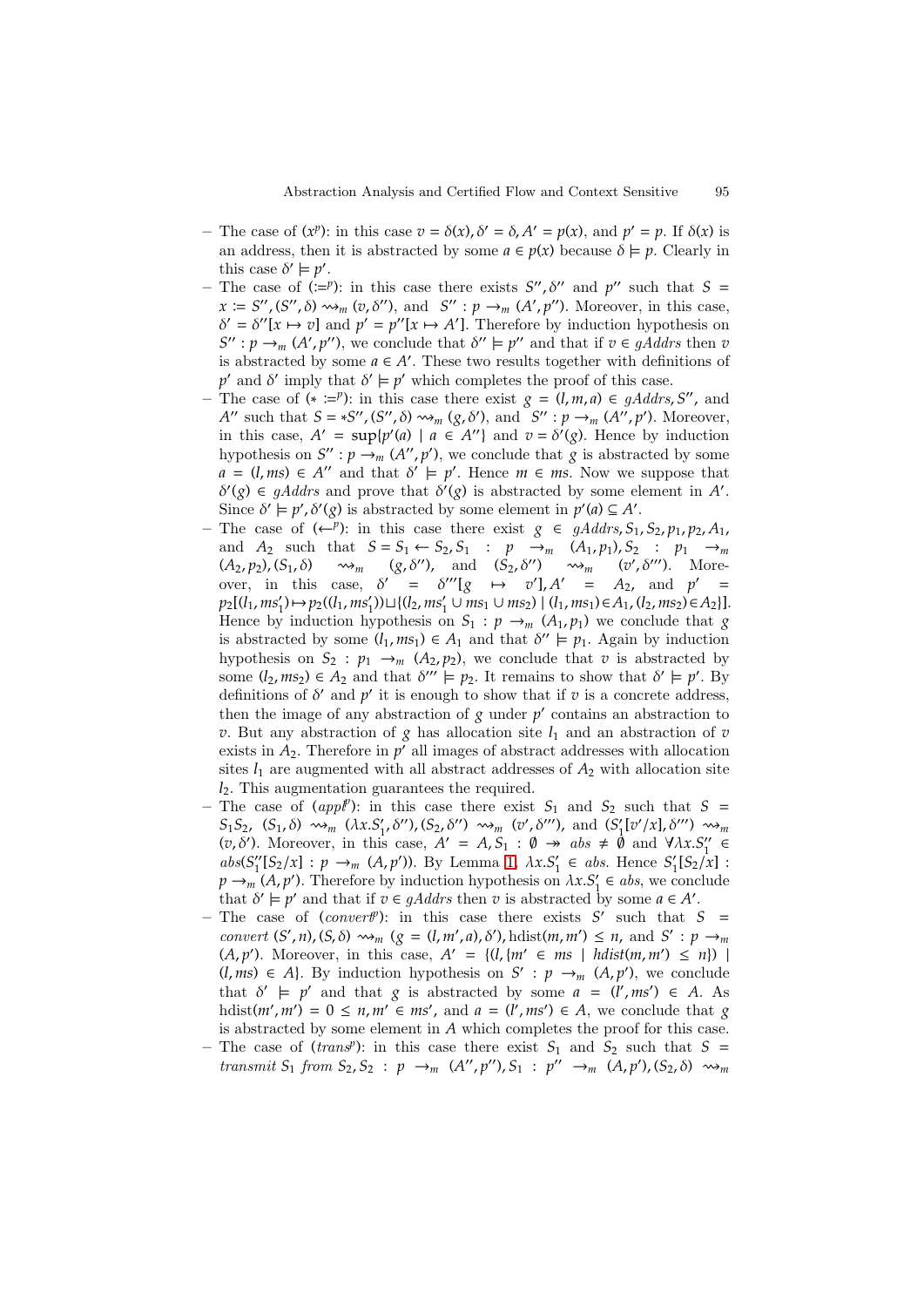$(m', \delta'')$ ,  $m' \in M$ , and  $(S_1, \delta'') \rightsquigarrow_{m'} (v, \delta')$ . Moreover, in this case,  $A' = \{(l, M) \mid$  $(l,m) \in A$ . By induction hypothesis on  $S_1$  and  $S_2$ , we conclude that  $\delta' \models p'$ and that if  $v \in \mathfrak{g}A$  ddrs then it is abstracted by some  $a = (l', ms') \in A$ . We assume that  $v = (l, m, a) \in qAddress$ . Then  $(l, ms) \in A$ , for some ms that contains  $m$ . We conclude that  $(l, M) \in A'$ . But this last element abstracts  $v$ . This completes the proof for this case.

The following corollary follows from Theorem [1](#page-11-0) by using the semantics and pointer rules (*main-sem*) and (*main-pt*), respectively. It is noticeable that subscriptions of arrows in Theorem [1](#page-11-0) and Corollary [1](#page-13-1) are different.

<span id="page-13-1"></span>**Corollary 1.** *Suppose that*  $(S, \delta) \rightsquigarrow_M (v, \delta')$ ,  $S : p \rightarrow_M (A', p')$  and  $\delta \models p$ . Then

*1.*  $v \in qAddress \implies v \in A$ *, and*  $2. \delta' \models p'.$ 

#### **3.3 Flow Sensitive and Context Insensitive Pointer Analysis**

Letting the following rules replace their corresponding ones in the type system of pointer analysis presented above results in a flow sensitive and context insensitive pointer analysis.

$$
name \in dom(fe)
$$
  
\n
$$
name: p \rightarrow_{m} sup\{p, fe(name)\}
$$
  
\n
$$
name: p \rightarrow_{m} supp, fe(name) \}
$$
  
\n
$$
ext{exp}^{i}
$$
  
\n
$$
f(e_1) \quad \frac{S: \emptyset \rightarrow p \quad Defs: fe(name \rightarrow p] \rightsquigarrow_{m} fe'}{(name = S); Defs: (fd, fe) \rightsquigarrow_{m} (fd', fe')} (fe_2)
$$
  
\n
$$
Defs: \emptyset \rightsquigarrow_{m} fd \quad Defs: \emptyset \rightsquigarrow_{m} fe \quad S: p \rightarrow_{m} p' \quad (prg^{i})
$$
  
\n
$$
Defs: S: p \rightarrow_{m} p' \quad (prg^{i})
$$

# <span id="page-13-0"></span>**4 Related and Future Work**

The langauge that is studied in the current paper is a generalization of those described in [\[17,](#page-15-2)[18\]](#page-15-3). The work in [\[17\]](#page-15-2) introduces a flow-insensitive pointer analysis for programs sharing memory and running on parallel machines that are hierarchical. Beside making the results vague (inaccurate), the insensitivity of the analysis in [\[17\]](#page-15-2) forces the pointer analysis to ignore the distributivity of targeted programs which is a major drawback. Also the analysis in [\[17\]](#page-15-2) does not treat context-sensitivity, which is a basic aspect in real-life programming. The current paper overcomes these drawbacks. Using a two-level hierarchy, in [\[19\]](#page-15-11), constraint-based analyses to calculate sharing properties and locality information of pointers are introduced. These constraint-based analyses are extensions of the earlier work in [\[18\]](#page-15-3).

Pointer analysis, that dates back to work in [\[1\]](#page-14-0), was extended to cover parallel programs. In [\[23\]](#page-16-0) a pointer analysis that is flow-sensitive, context-sensitive, and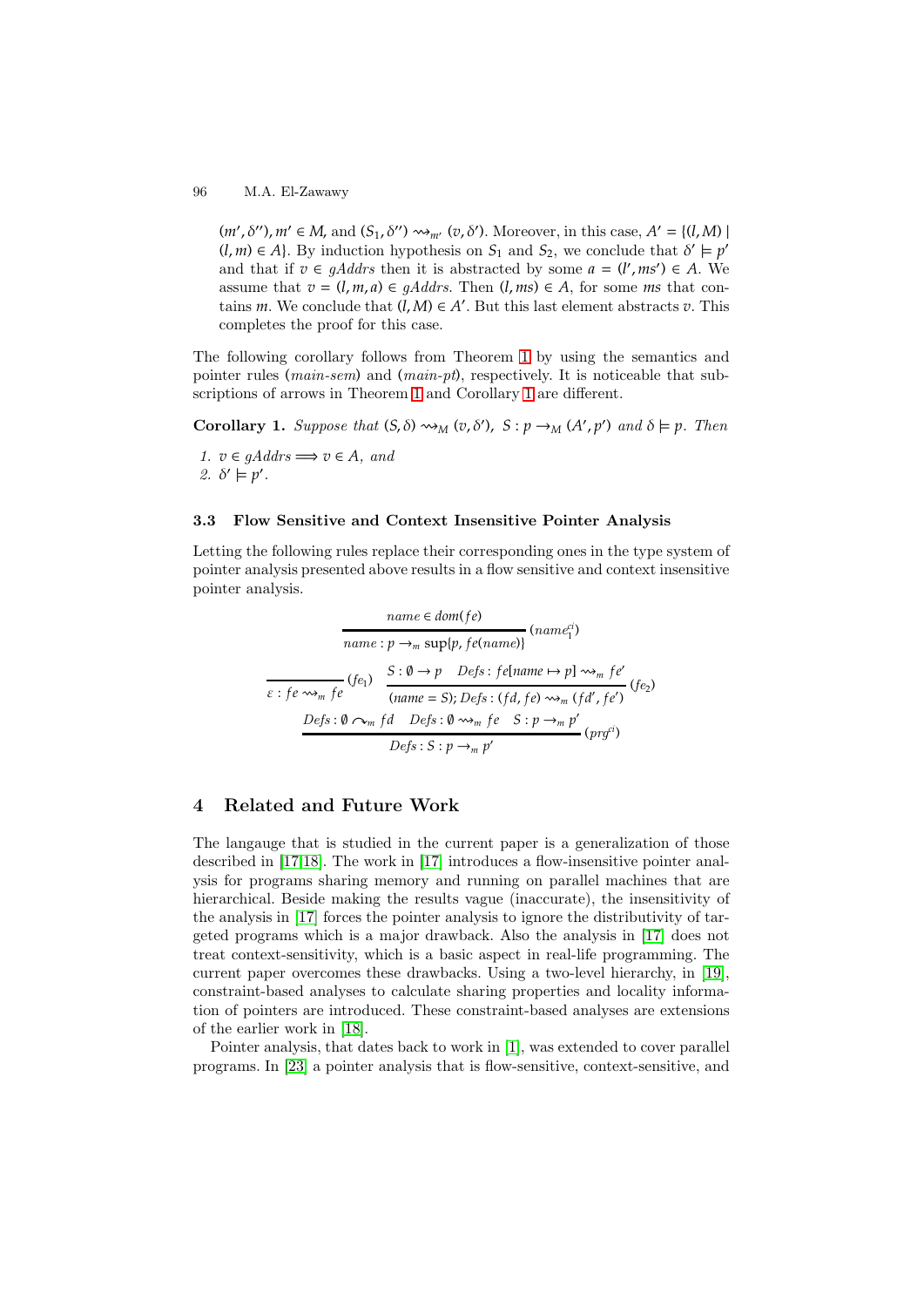thread-aware is introduced for the Cilk multithreaded programming language. Another pointer analysis that is a mix of flow-sensitive and flow-insensitive for multithreaded languages is introduced in [\[8\]](#page-15-5). Examples of flow-insensitive pointer analyses for multithreaded programs are [\[15,](#page-15-12)[28\]](#page-16-2). Probabilistic points-to analysis is studied in [\[4,](#page-15-13)[9\]](#page-15-7). In [\[4\]](#page-15-13), using the algorithmic style, the probability that a points-to relationship holds is represented by a quantitative description. On the other hand [\[9\]](#page-15-7) uses type systems to provide an analysis that very suitable to certified codes or proof carrying software. However pointer analysis, that provides a proof for each pointer analysis, for distributed programs running on hierarchical machines are not considered by any of these analyses.

The importance of distributed programs makes analyzing them the focus of much research acclivities [\[20,](#page-15-0)[21](#page-15-1)[,2](#page-14-1)[,16,](#page-15-8)[27\]](#page-16-1). The concurrent access of threads of a multi-threaded process to a physically distributed memory may result in data racing bugs [\[5](#page-15-14)[,22\]](#page-15-15). In [\[5\]](#page-15-14) a scheme, called DRARS, is introduced for avoidance and replay of this data race. On DSM or multi-core systems, DRARS assists debugging parallel programs. An important issue to many distributed systems applications is the capturing and examining of the concurrent and causal relationships. In [\[25\]](#page-16-3), an inclusive graph, POG, of the potential behaviors of systems is produced via an analysis that considers the source code of each process. In [\[26\]](#page-16-4) and on the model of message sending of distributed programs, the classical problems of algorithmic decidability and satisfiability decidability are studied. In this study, communicating through buffers are used to represent distributed programs.

Associating the result of each pointer analysis with a correctness proof is important and required by applications like certified code or proof carrying code. One advantage of the work presented in this paper over any other related work is the constructions of these proofs. The proofs constructed in our approach have the form of a type derivation and this adds to the value of using type systems. Examples of other analyses that have the form of type systems are [\[10,](#page-15-4)[8](#page-15-5)[,13,](#page-15-6)[9\]](#page-15-7).

Mathematical domains and maps between domains can be used to mathematically represent programs and data structures. This representation is called denotational semantics of programs [\[3,](#page-14-2)[14](#page-15-16)[,24\]](#page-16-5). One of our directions for future research is to translate concepts of data and program slicing to the side of denotational semantics [\[12,](#page-15-17)[7\]](#page-15-18). Doing so provide a good tool to mathematically study in deep heap slicing. Then obtained results can be translated back to the side of programs and data structures.

# <span id="page-14-0"></span>**References**

- 1. Amme, W., Zehendner, E.: A/D Graphs a Data Structure for Data Dependence Analysis in Programs with Pointers. In: Böszörme'nyi, L. (ed.) ACPC 1996. LNCS, vol. 1127, pp. 229–230. Springer, Heidelberg (1996)
- <span id="page-14-1"></span>2. Barpanda, S.S., Mohapatra, D.P.: Dynamic slicing of distributed object-oriented programs. IET Software 5(5), 425–433 (2011)
- <span id="page-14-2"></span>3. Cazorla, D., Cuartero, F., Ruiz, V.V., Pelayo, F.L.: A denotational model for probabilistic and nondeterministic processes. In: Lai, T.-H. (ed.) ICDCS Workshop on Distributed System Validation and Verification, pp. E41–E48 (2000)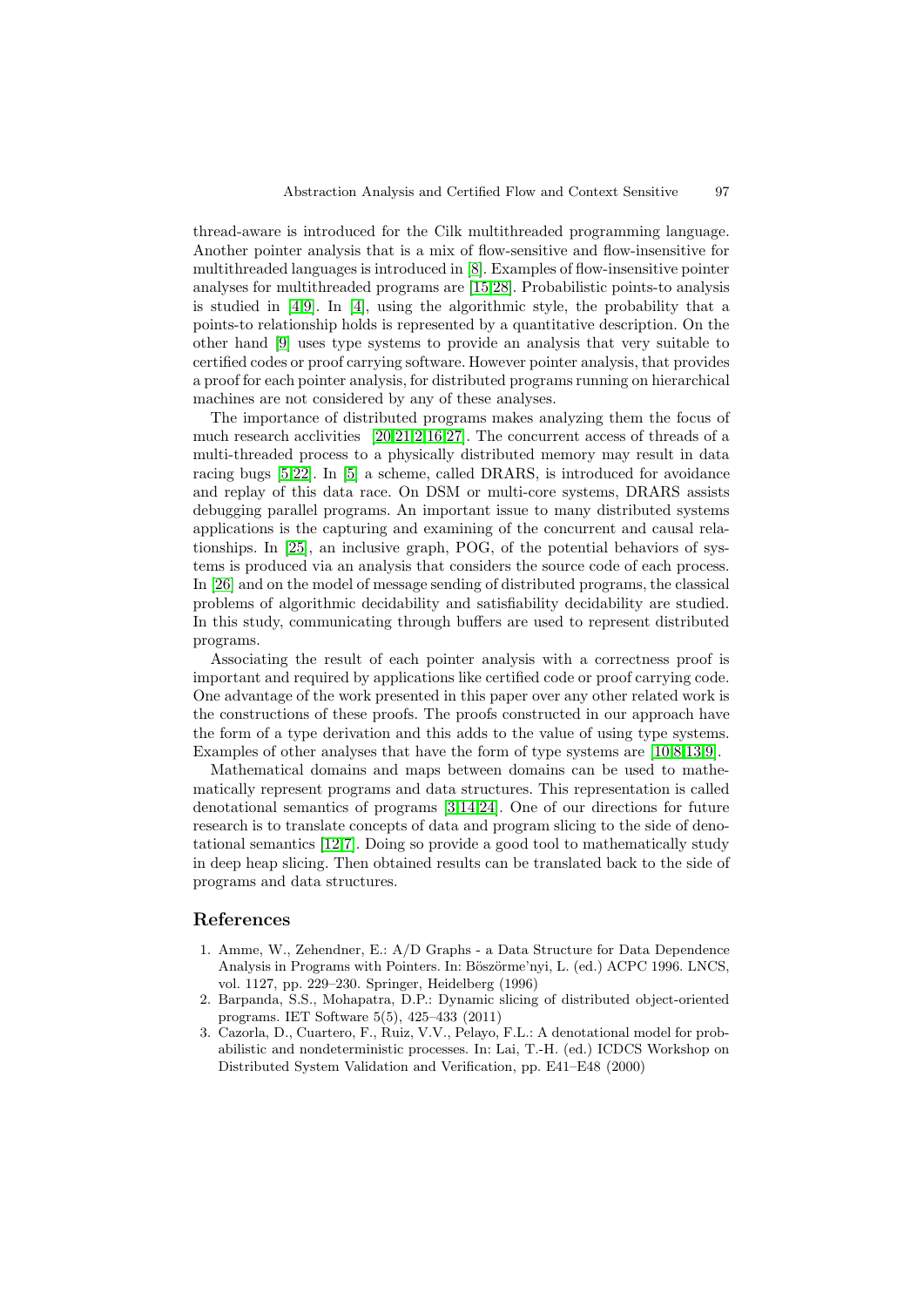- <span id="page-15-13"></span>4. Chen, P.-S., Hwang, Y.-S., Ju, R.D.-C., Lee, J.K.: Interprocedural probabilistic pointer analysis. IEEE Trans. Parallel Distrib. Syst. 15(10), 893–907 (2004)
- <span id="page-15-14"></span>5. Chiu, Y.-C., Shieh, C.-K., Huang, T.-C., Liang, T.-Y., Chu, K.-C.: Data race avoidance and replay scheme for developing and debugging parallel programs on distributed shared memory systems. Parallel Computing 37(1), 11–25 (2011)
- <span id="page-15-10"></span>6. El-Zawawy, M., Daoud, N.: New error-recovery techniques for faulty-calls of functions. Computer and Information Science 4(3) (May 2012)
- <span id="page-15-18"></span>7. El-Zawawy, M.A.: Semantic spaces in Priestley form. PhD thesis, University of Birmingham, UK (January 2007)
- <span id="page-15-5"></span>8. El-Zawawy, M.A.: Flow Sensitive-Insensitive Pointer Analysis Based Memory Safety for Multithreaded Programs. In: Murgante, B., Gervasi, O., Iglesias, A., Taniar, D., Apduhan, B.O. (eds.) ICCSA 2011, Part V. LNCS, vol. 6786, pp. 355–369. Springer, Heidelberg (2011)
- <span id="page-15-7"></span>9. El-Zawawy, M.A.: Probabilistic pointer analysis for multithreaded programs. ScienceAsia 37(4) (December 2011)
- <span id="page-15-4"></span>10. El-Zawawy, M.A.: Program optimization based pointer analysis and live stack-heap analysis. International Journal of Computer Science Issues 8(2) (March 2011)
- <span id="page-15-9"></span>11. El-Zawawy, M.A.: Dead code elimination based pointer analysis for multithreaded programs. Journal of the Egyptian Mathematical Society (January 2012), doi:10.1016/j.joems.2011.12.011
- <span id="page-15-17"></span>12. El-Zawawy, M.A., Jung, A.: Priestley duality for strong proximity lattices. Electr. Notes Theor. Comput. Sci. 158, 199–217 (2006)
- <span id="page-15-6"></span>13. El-Zawawy, M.A., Nayel, H.A.: Partial redundancy elimination for multi-threaded programs. IJCSNS International Journal of Computer Science and Network Security 11(10) (October 2011)
- <span id="page-15-16"></span>14. Guo, M.: Denotational semantics of an hpf-like data-parallel langguage model. Parallel Processing Letters 11(2/3), 363–374 (2001)
- <span id="page-15-12"></span>15. Hicks, J.: Experiences with compiler-directed storage reclamation. In: FPCA, pp. 95–105 (1993)
- <span id="page-15-8"></span>16. Seragiotto Jr., C., Fahringer, T.: Performance analysis for distributed and parallel java programs with aksum. In: CCGRID, pp. 1024–1031. IEEE Computer Society (2005)
- <span id="page-15-2"></span>17. Kamil, A., Yelick, K.A.: Hierarchical Pointer Analysis for Distributed Programs. In: Riis Nielson, H., Filé, G. (eds.) SAS 2007. LNCS, vol. 4634, pp. 281–297. Springer, Heidelberg (2007)
- <span id="page-15-3"></span>18. Liblit, B., Aiken, A.: Type systems for distributed data structures. In: POPL, pp. 199–213 (2000)
- <span id="page-15-11"></span>19. Liblit, B., Aiken, A., Yelick, K.A.: Type Systems for Distributed Data Sharing. In: Cousot, R. (ed.) SAS 2003. LNCS, vol. 2694, pp. 273–294. Springer, Heidelberg (2003)
- <span id="page-15-0"></span>20. Lindberg, P., Leingang, J., Lysaker, D., Khan, S.U., Li, J.: Comparison and analysis of eight scheduling heuristics for the optimization of energy consumption and makespan in large-scale distributed systems. The Journal of Supercomputing 59(1), 323–360 (2012)
- <span id="page-15-1"></span>21. Onbay, T.U., Kantarci, A.: Design and implementation of a distributed teleradiaography system: Dipacs. Computer Methods and Programs in Biomedicine 104(2), 235–242 (2011)
- <span id="page-15-15"></span>22. Park, C.-S., Sen, K., Hargrove, P., Iancu, C.: Efficient data race detection for distributed memory parallel programs. In: Lathrop, S., Costa, J., Kramer, W. (eds.) SC, p. 51. ACM (2011)